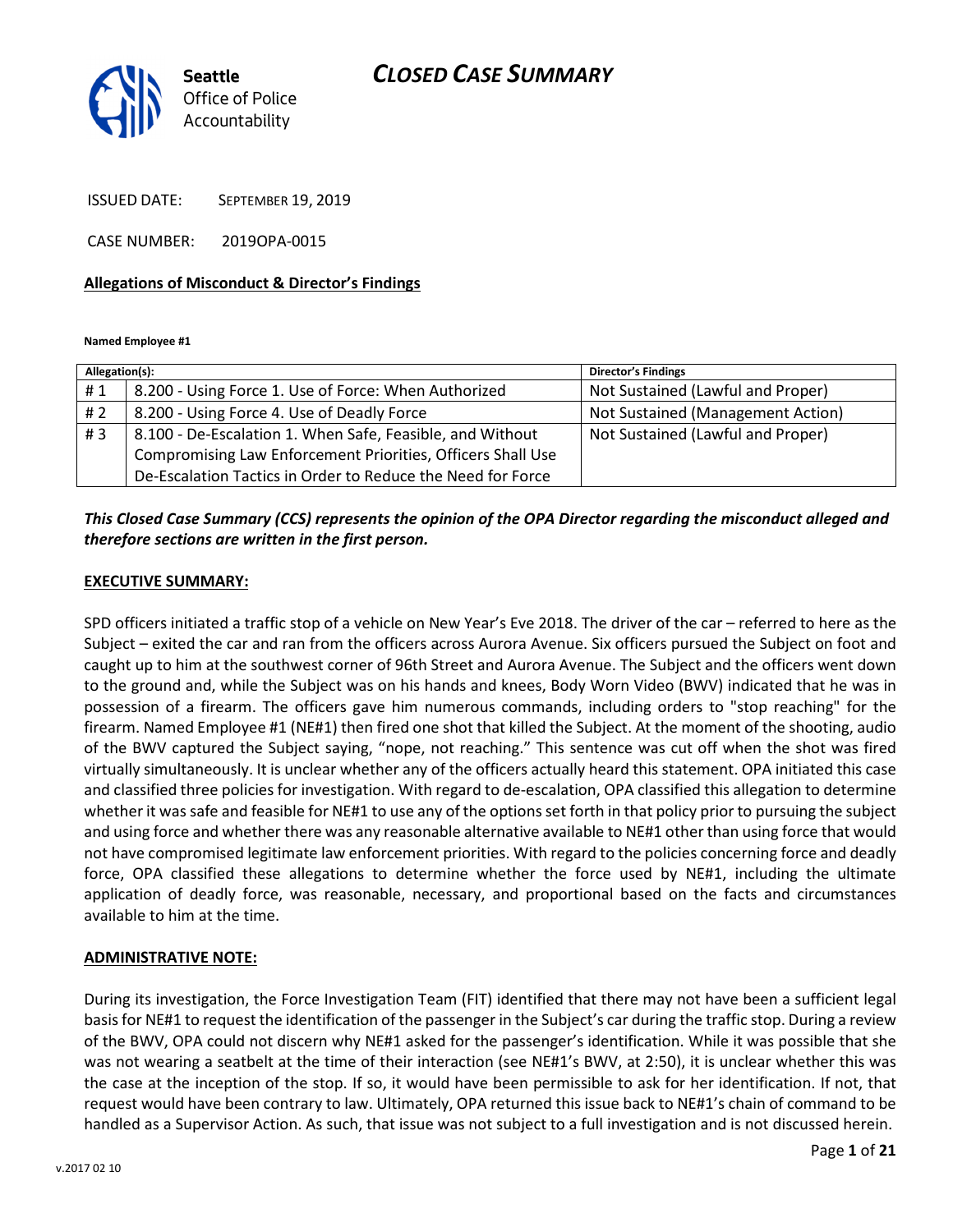OPA CASE NUMBER: 2019OPA-0015

#### SUMMARY OF INVESTIGATION:

#### A. Traffic Stop of the Subject's Vehicle

On the evening of December 31, 2018, NE#1 and Witness Officer #1 (WO#1) were on patrol together. The officers observed a grey Hyundai Elantra traveling in front of them. NE#1, who was the passenger in the patrol vehicle, ran the car's license plate through the Mobile Data Terminal (MDT). This search revealed that the driver's license for the registered owner of the car, a woman, was suspended/revoked in the third degree. After running the car's license plate, the officers reported observing the car make an illegal lane change. Specifically, the car moved right from the left lane, across traffic, and into the parking lot of a convenience store. The officers activated their patrol vehicle's emergency lights and siren and pulled into the parking lot to the right rear of the car. The car's lane change and the inception of the traffic stop were not recorded on the In-Car Video (ICV) for the officers' patrol vehicle due to a documented system failure. However, they were captured on video obtained from a nearby business. That video confirmed the illegal lane change and showed the officers activating their patrol vehicle's emergency equipment as they pulled behind the car.

NE#1 and WO#1 exited their patrol vehicle and approached the car. NE#1 walked towards the passenger's side while WO#1 contacted the driver. As WO#1 approached the driver, who is the Subject in this case, WO#1's BWV indicated that the Subject was partially outside of the vehicle. Specifically, while he was still sitting in the driver's seat, at least one of the Subject's legs was outside of the car. WO#1 directed the Subject to: "Stay in the car, please." The Subject responded: "What's going on?" At that point, NE#1 remarked to WO#1 that the driver was not the female to whom the car was registered. WO#1 walked closer to the car and the Subject stated that he was taking his female passenger to work. BWV indicated that, at this point, both of the Subject's legs were outside of the car. WO#1 asked the Subject to get back into the car and he complied. WO#1 told the Subject that they originally stopped the vehicle because of the owner having a revoked/suspended license, but that they also observed an illegal lane change. WO#1 asked the passenger if she was the registered owner, and both the Subject and the passenger said that she was not. The Subject said that the registered owner was his stepmother. The Subject also explained that he was taking the passenger to her place of employment when they made the turn into the convenience store. WO#1 told the Subject that, even though he was not the registered owner, the illegal lane change was still going to be addressed.

WO#1 asked the Subject for a driver's license and he said that he did not have one. WO#1 also asked the Subject for identification or a card with his name on it, but the Subject said that he was not in possession of any such documentation. The Subject started to look through the car and WO#1 told him: "No, no, no, don't be reaching for that." Immediately thereafter, WO#1 asked the Subject to turn off the car and to give him the keys. The Subject did so. WO#1 placed the keys on the top of the car. The Subject again asked WO#1 what was going on. WO#1 went over the radio and asked for a backing unit to come to the scene. WO#1 turned back to the Subject and requested his name. The Subject responded by giving his correct last name but provided a first name that belonged to another family member. WO#1 did not know this at the time. They went over the spelling of the first and last name several times. WO#1 asked the Subject whether he had ever been arrested before. The Subject said that he had been arrested a long time ago and referenced the Drug Offender Sentencing Act (DOSA). WO#1 asked the Subject whether he had ever been booked into the King County Jail and the Subject said that he had, again a long time ago. WO#1 asked the Subject for his middle initial, date of birth, and the last four digits of his social security number. The Subject provided accurate information responsive to these requests except for his date of birth, where he gave the correct date and month but an incorrect year (1978). WO#1 then walked back to his patrol vehicle.

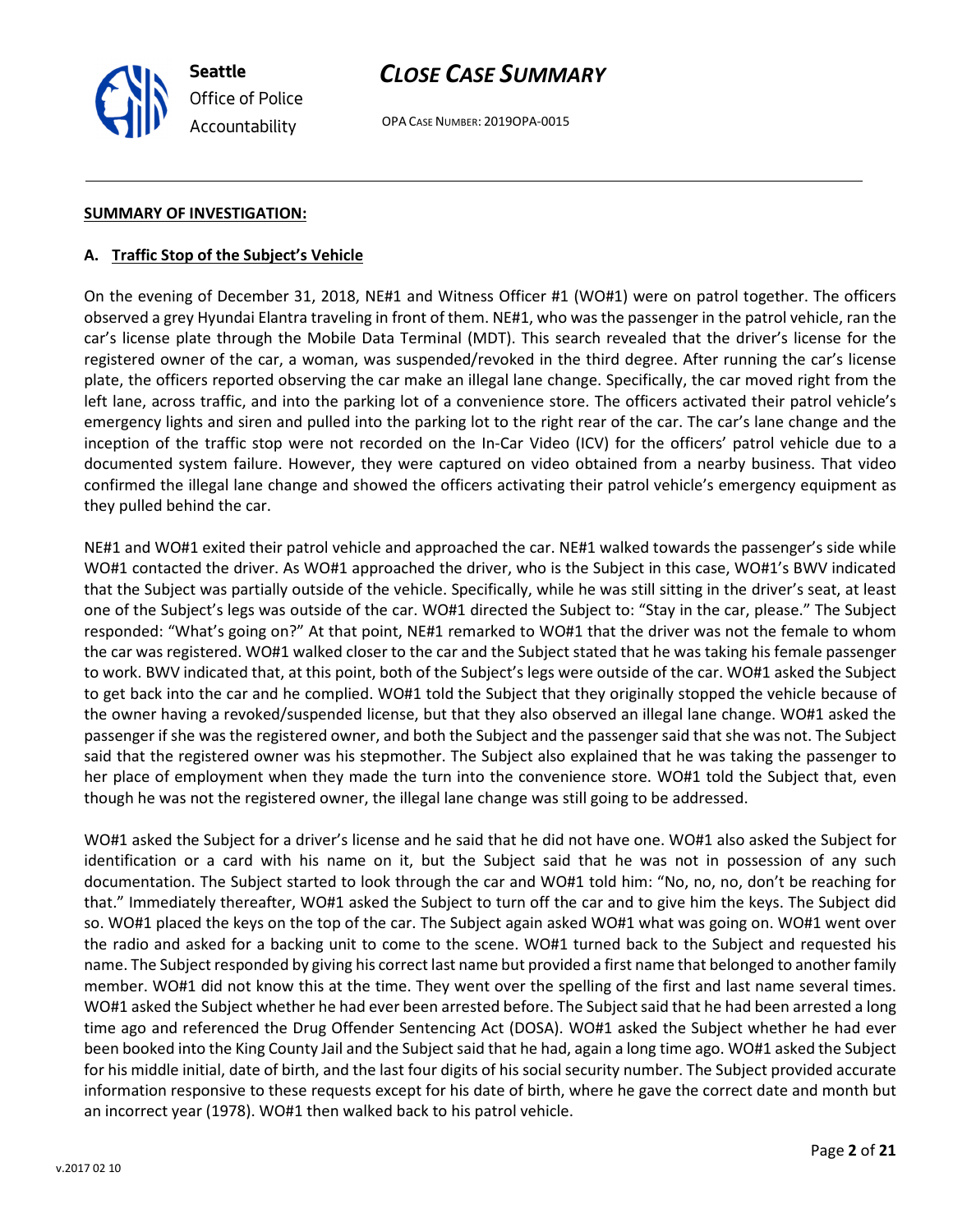OPA CASE NUMBER: 2019OPA-0015

While WO#1 spoke with the Subject, NE#1 was on the other side of the car interacting with the passenger. He initially asked the passenger for her identification. She did not have identification on her. At that point, NE#1, like WO#1, asked the Subject to turn the car off and take the keys out. He also went over the radio and asked for a backing unit. After the Subject turned off the car and gave the keys to WO#1, NE#1 asked the passenger for her name and wrote that information down on a notepad. NE#1 also returned to the patrol vehicle.

When they were sitting inside, WO#1 asked NE#1 if he saw the Subject reach for the gear shifter three times. NE#1 said that he did. WO#1 remarked that the Subject was a "big guy." WO#1 read the Subject's identifying information to NE#1 and NE#1 began entering it into the patrol vehicle's MDT system. At that time, two other patrol vehicles responded to the scene. In the first patrol vehicle were Witness Officer #2 (WO#2) and Witness Officer #3 (WO#3). In the second patrol vehicle were Witness Officer #4 (WO#4) and Witness Officer #5 (WO#5). These backing officers exited their patrol vehicles and approached NE#1 and WO#1. NE#1 and WO#1 told WO#2 that the Subject had reached for the gear shifter three times. WO#2 opined that this suggested that the Subject may have an open warrant.

### B. Foot Pursuit, Physical Struggle, and Shot Fired

Less than 30 seconds after the backing officers arrived at the scene, WO#1 yelled at the Subject while getting out of his patrol vehicle: "Hey, stay in the car! Stay in the car!" The Subject fled from the car and ran across Aurora Avenue. WO#1 then began pursuing the Subject. The other officers, including NE#1, also gave chase. During the brief foot pursuit, WO#1 yelled: "Stop reaching for your waistband, you're going to get shot!" NE#1 caught up to the Subject first in the vicinity of the southwest corner of 96<sup>th</sup> Street and Aurora Avenue. NE#1 tackled the Subject from behind onto an area next to the sidewalk. The other officers converged on NE#1 and the Subject. They collectively struggled with the Subject, who was on the ground but rose to his hands and knees. Approximately 14 seconds elapsed from when the Subject fled until he was tackled down to the ground.

While on the ground, multiple officers, including NE#1, struggled with the Subject. NE#1 yelled: "You're going to get fucking shot, dude!" (NE#1's BWV, at 05:45.) WO#3 was situated by the front of the Subject. WO#3's BWV showed that there was a handgun on the ground and that the Subject was gripping it by the top of the handgun's barrel with his right hand (WO#3's BWV, at 01:38). WO#2 grabbed onto the Subject's left arm and yelled: "Gun, gun, gun!" (WO#2's BWV, at 2:04.) Several other officers referenced the handgun and stated that the Subject was actively reaching for it. WO#1 warned: "He's reaching! He's reaching!" (WO#1's BWV, at 05:22.) WO#3 stated: "He's reaching for it!" (WO#3's BWV, at 01:51.) During this time, the Subject continued to struggle against the officers. At times, the Subject's hands appeared to be moving and grabbing at something. At one point during the struggle, WO#1 struck the Subject at least once in the back; however, this did not cause the Subject to cease his physical resistance or to immediately comply. At another point, WO#4, who was behind the Subject, announced "Taser, Taser." However, WO#4 did not ultimately deploy the Taser. Both NE#1 and WO#3 had their handguns out and, at different moments, had their firearms pointed directly at the Subject's head in a brace contact position (the gun pressed directly against the base of the head with the non-trigger hand bracing the slide). When WO#3 drew his firearm and pointed it towards the Subject, he reported that it may have struck the Subject's head. Less than one second after WO#3 said "he's reaching for it," the Subject began to turn his head and said: "Nope, not reaching." Virtually immediately thereafter, NE#1 fired his weapon at the Subject's head, striking him.



Seattle

Office of Police Accountability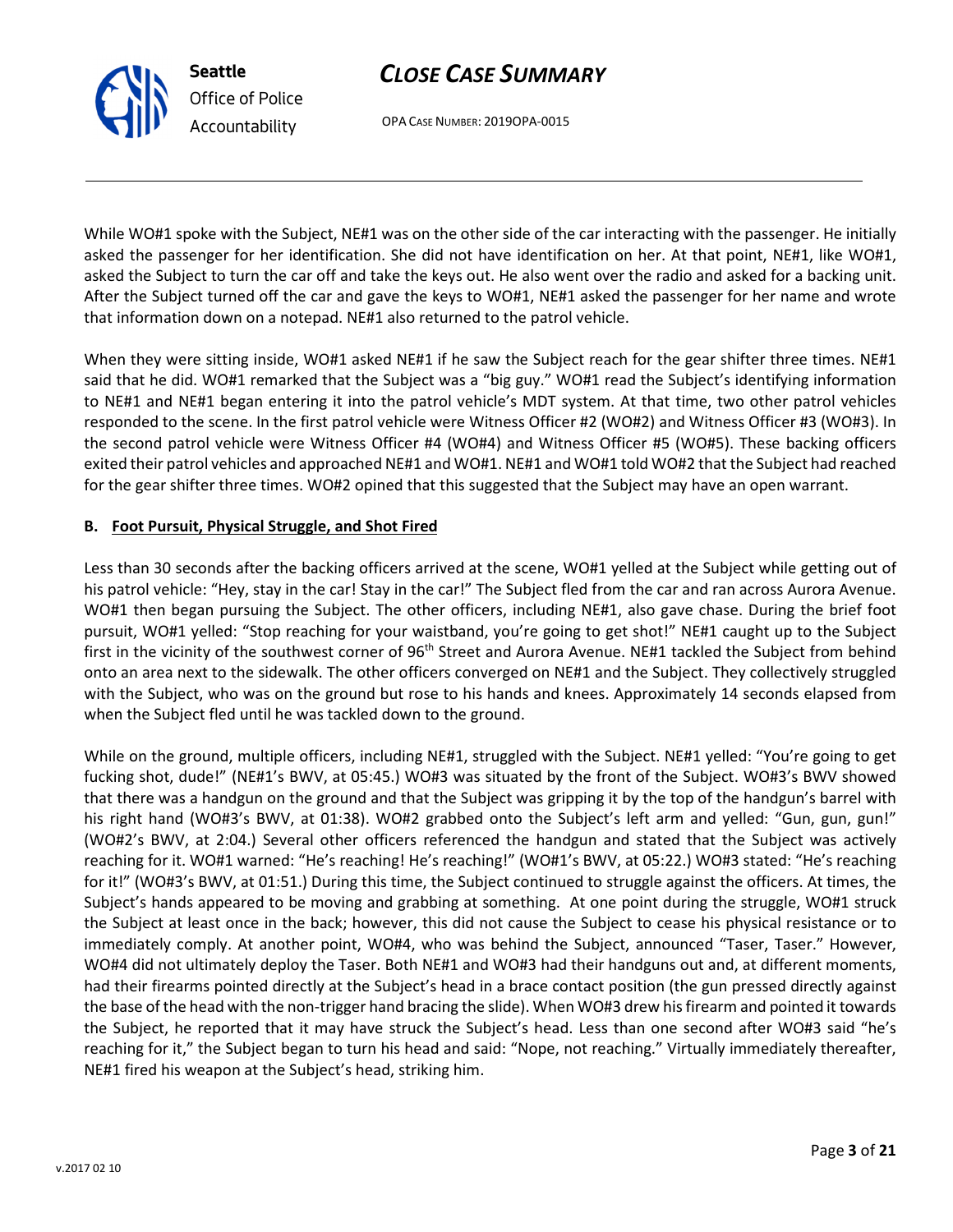

Seattle Office of Police Accountability

# CLOSE CASE SUMMARY

OPA CASE NUMBER: 2019OPA-0015

Approximately 22 seconds elapsed from when the struggle began on the ground until when NE#1 fired the shot. Moreover, a video analysis conducted by an expert retained by FIT indicated that the time from when the Subject began saying "nope, not reaching" to the instant that the shot was fired was less than one second – exactly 0.64 seconds.

### C. Aftermath of the Shooting

After the shot was fired, the Subject slumped down to the ground and was motionless. WO#2 moved the handgun from next to the Subject's body to an area behind the Subject. She was then told by other officers to leave it there. The Subject was placed into handcuffs and his pockets were searched. A pill bottle fell out of his right pants pocket. The officers started administering emergency first aid to the Subject, including applying a pressure dressing to his head. EMTs arrived soon thereafter and also attempted to medically treat the Subject; however, he was declared deceased at the scene from the gunshot wound to his head.

SPD personnel secured the scene and multiple units began responding. The involved officers were separated from each other and public safety statements were taken from them by a supervisor. The tasks performed and actions taken by all of the involved and responding officers were recorded on BWV and ICV until FIT personnel arrived. After OPA personnel responded to the scene, FIT gave the officers permission to shut down all Department recording devices. The Crime Scene Investigation Unit (CSI) arrived and began to process the scene. The King County Medical Examiner (KCME) also came to the scene and transported the Subject to the King County Morgue.

### D. FIT Investigation

Once FIT arrived on scene, they took custody of the investigation. FIT directed several of the officers to perform walkthroughs of the scene. During those walkthroughs, the participating officers placed placards of where they and the other involved parties were situated at the time of the shooting.

### 1. FIT Interviews

As part of its investigation, FIT interviewed the passenger and another civilian witness who were believed to have witnessed or potentially witnessed the shooting. All of the officers except for NE#1 were interviewed by FIT the night of the shooting. NE#1 had been given medical treatment, including the provision of painkillers. As such, NE#1's assigned Guild attorney advised him not to participate in an interview. NE#1 was interviewed by FIT the following morning, again over the attorney's objection.

### a. Civilian Witnesses

FIT interviewed the passenger in the Subject's car. She stated that the Subject was driving her to work when they were stopped by the police. She observed the Subject flee from the car and get chased by officers. She did not witness the shooting.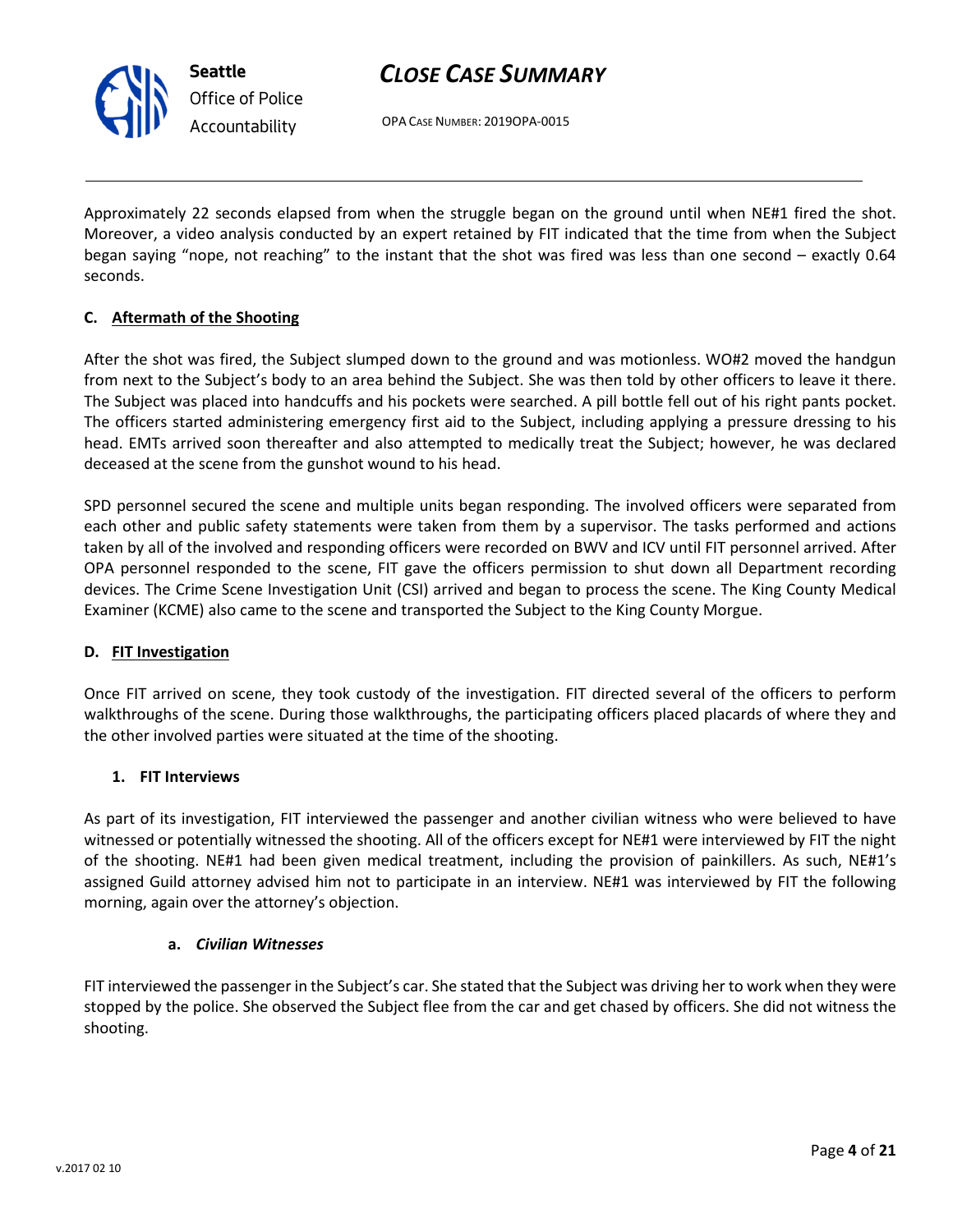OPA CASE NUMBER: 2019OPA-0015

The other civilian witness stated that he was driving by the scene when he observed the Subject running and an officer tackling the Subject. He stated that the officers were trying to place the Subject under arrest, but the Subject was "fighting [them] off." He said that the struggle continued, and an officer yelled: "Taser, Taser." He recounted that a shot was fired seconds later. He did not hear the officers issue any commands other than the Taser announcement. He further did not observe the Subject with a handgun. Once the shot was fired, he drove away from the scene.

### b. WO#1's FIT Interviews

WO#1 described the basis for the stop and recounted what occurred during his interaction with the Subject. WO#1 recalled that the Subject seemed nervous and moved his hand several times towards the gear shifter. WO#1 stated that, in his experience, this was consistent with someone who was looking for a way out of the situation and who might flee. He stated that, while he and NE#1 were in their patrol vehicle, the Subject ran away from his car in a "full sprint." WO#1 told FIT that the Subject ran in an unusual manner, in that his left arm was swinging as he ran but his right arm was bent at an angle and remained static. WO#1 stated that he believed that the Subject's right hand was inside of his sweatshirt pocket and said that he had a "major concern" that the Subject was reaching for a gun. He indicated that, due to this concern, he yelled for the subject to stop reaching. He observed NE#1 tackle the Subject to the ground and saw the Subject on his hands and knees. WO#1 heard someone yell "gun" and he saw a gun on the ground near the Subject's right foot. WO#1 reported that, at this time, he struck the Subject mid-back at least once with a closed fist. WO#1 recounted that the Subject reached for the gun with his right hand and that, at this time, he yelled that the Subject was reaching for the gun. He then heard a gunshot and the Subject fell to the ground. WO#1 asserted to FIT his belief that the Subject was trying to and would have shot them but for the force used by NE#1.

### c. WO#2's FIT Interviews

WO#2 described that she was standing by NE#1's and WO#1's patrol vehicle when she saw movement from the Subject's car and observed the Subject flee across the street. She pursued the Subject and went over radio to say that the officers were in a foot pursuit. She saw the Subject go down to the ground and heard another officer yell "gun." At that time, the Subject was on his hands and knees. She reported seeing the gun on the ground and said that she tried to step on it. She realized that the Subject's left arm was not controlled, and she yelled for someone to grab the arm. When she did so, she determined that her holster was adjacent to the Subject's arm and she was concerned that he could grab her firearm. She recalled that she fell to the ground and, when she got up, she did not know where exactly she was situated. She then heard one shot fired. She went over the radio and said, "shots fired." She recounted that she took a step back, drew her firearm, and pointed it towards the Subject. At that time, she realized that the Subject was slumped on the ground and officers were placing him into handcuffs. She holstered her firearm. WO#2 stated that she then saw the handgun on the ground and picked it up and moved it away from the Subject. She mentioned to other officers that she was going to move the handgun further away, but she was told to leave it there. She did so and did not further touch the gun.

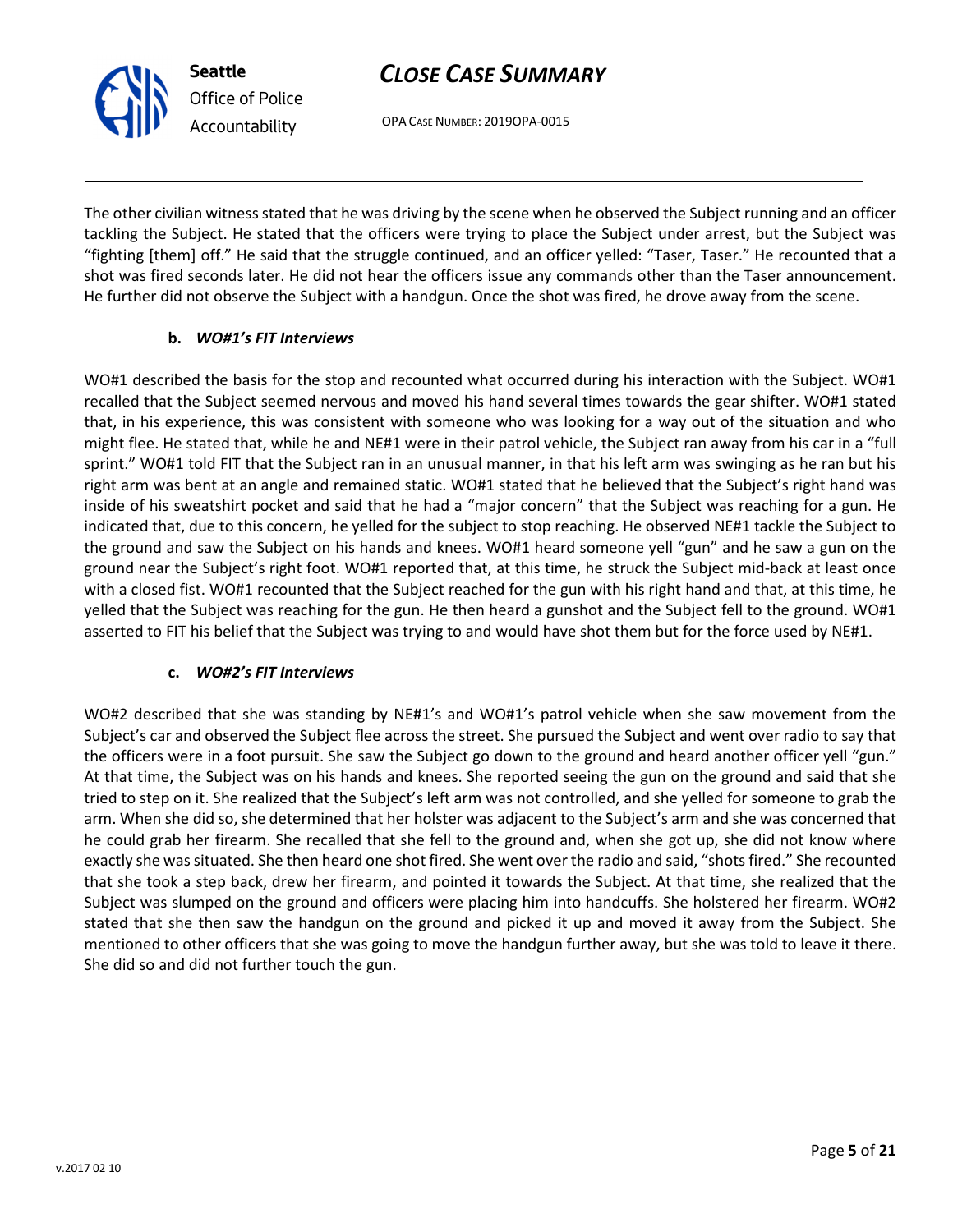OPA CASE NUMBER: 2019OPA-0015

### d. WO#3's FIT Interviews

Seattle

Office of Police Accountability

WO#3 arrived at the scene with WO#2 in response to the requests for a backing unit. He recalled seeing the Subject run away from the car and across the street. WO#3 stated that, while the Subject was running away, he saw the Subject: "reaching towards his waistline as he's running and trying to hold something." Based on this, WO#3 believed that the Subject was "armed and dangerous." WO#3 saw NE#1 take the Subject down to the ground and observed the Subject on his hands and knees. WO#3 recounted that WO#1 was trying to control the Subject's right arm. WO#3 heard other officers say that there was a gun. WO#3 recalled moving towards the front of the Subject and he saw a gun on the ground that was close to the Subject's right hand. He tried to step on the gun. WO#3 drew his firearm and pointed it towards the Subject's head in preparation for taking a contact shot. WO#3 disclosed that he may have struck the Subject with his firearm when he initially drew it from his holster and moved it towards the Subject's head. WO#3 provided the following reasoning for why he believed deadly force to be justified at the time: "at that point, I saw the gun, there was a gun presented, the person…continuously kept reaching for the gun, [and] it didn't look like he wanted to go into handcuffs." WO#3 stated that, prior to preparing to fire the shot, he did not hear the Subject say anything to the officers.

WO#3 told FIT that, at the instant he was about to fire his firearm, he heard a shot. He recalled being confused because he did not believe that he had fired. He described that his firearm went out of battery when he pushed it against the Subject's head (a firearm goes out of battery when the muzzle of the firearm makes contact with a fixed object and that object displaces the slide from its normal position thus causing the firearm to not fire). When WO#3 realized that another officer had shot the Subject, WO#3 placed the Subject in the recovery position and assisted in providing emergency medical treatment.

WO#3 was interviewed a little over a week later. He further explained that, at the moment he first saw the gun, the Subject was continuing to try to access it with his right hand. WO#3 stated that it appeared to him to be within inches of the Subject's hand. WO#3 explained that, while he continued to try to step on the gun, he did not know whether he was going to be able to move it out of reach of the Subject. Based on this, the Subject's actions convinced him that a contact shot was necessary, and he drew his firearm. WO#3 explained that he had been trained by the Department on contact shots and when they should be used. WO#3 believed that this was a situation in which a contact shot was appropriate.

### e. WO#4's FIT Interviews

WO#4 stated that he and WO#5 responded to the scene of the traffic stop as a backing unit for NE#1 and WO#1. WO#4 stood on the passenger side of the patrol vehicle. He had a view of the Subject and he described that the Subject kept looking towards the officers. WO#4 stated that, at this time, the Subject "popped" his head out of the car and looked back at the officers. WO#4 ordered him to "get back into the car." WO#4 stated that the Subject then ran from the car. WO#4 recalled that, as the Subject ran away, he appeared to be holding his hand near his waistband. WO#4 next observed the Subject on the ground with officers around. WO#4 described the Subject as being on his knees with his arms tucked underneath him and situated by his chest or waist. WO#4 positioned himself at the rear of the Subject. WO#4 heard officers yelling for the Subject to stop reaching for a gun and WO#4 perceived that the Subject: "appeared to be reaching either for his waist or tucking his arms underneath his chest." Shortly after he arrived to where the Subject and the officers were located and assessed the scene, WO#4 withdrew his Taser and issued a Taser warning (he stated "Taser, Taser"). However, WO#4 told FIT that he quickly reconsidered the use of the Taser.

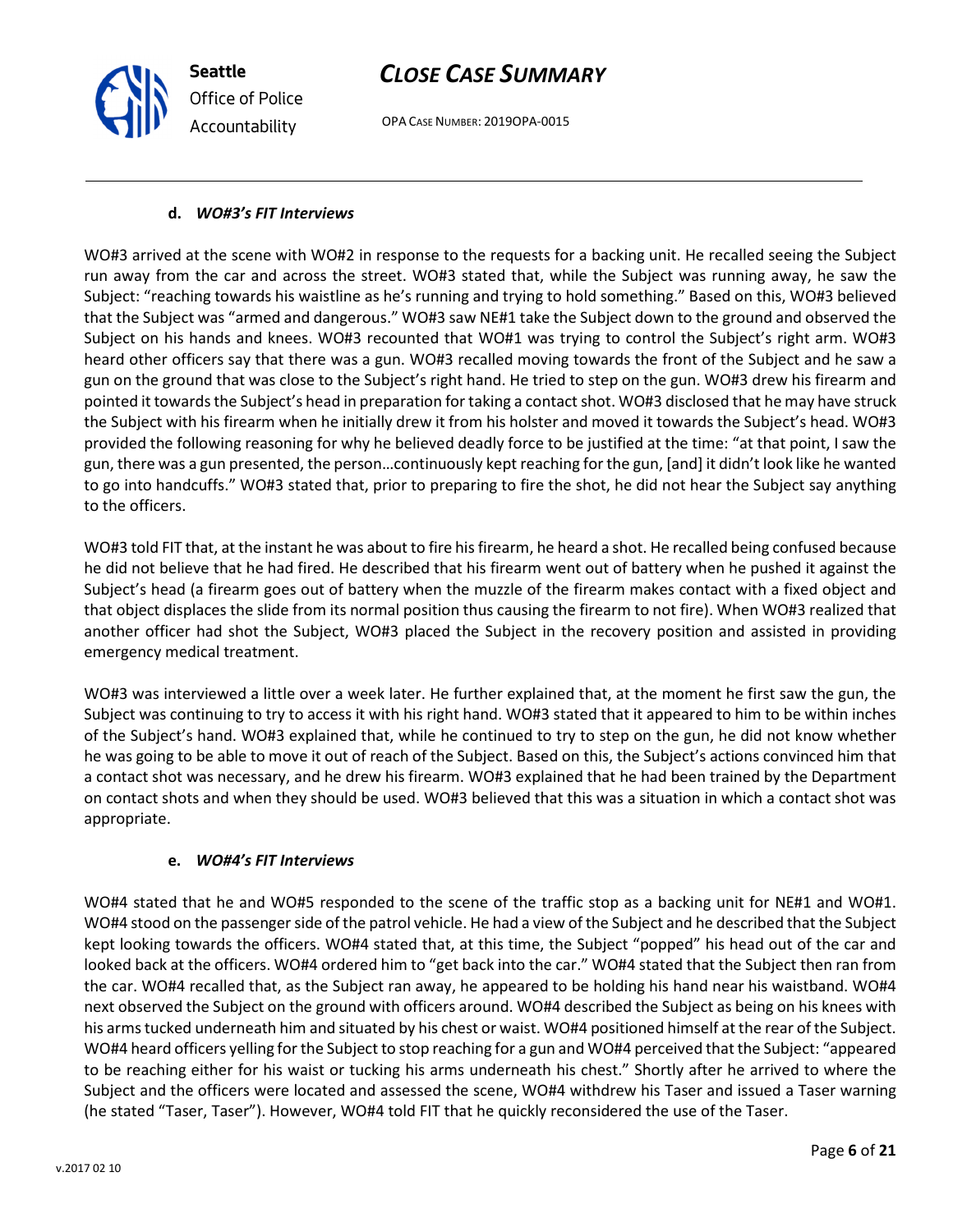OPA CASE NUMBER: 2019OPA-0015

He explained that he was concerned that, if he tased the Subject when the Subject had his hand on the gun, it could cause the Subject to tense up and involuntarily fire a round. WO#4 stated that he repositioned himself and he heard officers yelling: "don't grab the gun" and "he's reaching." He then heard a single gunshot. He stepped backwards and observed officers applying handcuffs to the Subject. WO#4 told FIT that he did not see the gun prior to the shot being fired. He did, however, see the gun on the ground when he assisted in providing medical treatment to the Subject. WO#4 did not use any force on the Subject.

### f. WO#5's FIT Interviews

WO#5 said that he and WO#4 arrived together at the scene of the traffic stop. He stated that he saw the Subject flee from the car. WO#5 recalled unholstering his weapon; however, he did not point it at the Subject at that time. WO#5 heard officers saying multiple times that the Subject had a gun. WO#5 stated that he observed that the Subject was on his hands and knees and he placed himself at the Subject's feet. WO#5 told FIT that he was trying to determine how to assist. He said that there were four other officers dealing with the Subject at that time. He stated that he looked down to the right and saw a "hand with a gun." He recalled hearing officers tell the Subject to drop the gun or he would be shot. WO#5 explained that he tried to step on the Subject's hand to prevent him from reaching the gun; however, he could not see where the hand was located given "what was going on down there." While evaluating his force options, he observed that two other officers had their firearms drawn and pointed at the Subject's head. WO#5 recounted that, shortly thereafter, he heard a single shot and the Subject went limp. WO#5 told FIT that he did not hear the Subject say anything prior to the shot being fired. He further confirmed that he did not make physical contact with the Subject.

### g. NE#1's FIT Interviews

NE#1 recounted the facts supporting the traffic stop of the Subject's vehicle and the steps he took when he approached the vehicle and interacted with the passenger. NE#1 recalled that the Subject appeared to be nervous and displayed "odd behavior." NE#1 specifically referenced the Subject's movements towards the gear shifter, which NE#1 characterized as "very odd for a traffic stop." NE#1 stated that, once the Subject fled from the vehicle, he pursued the Subject on foot. NE#1 said that he did so because the Subject had committed a crime and because NE#1 felt that the Subject might try to destroy evidence that could be in his possession (for example, discarding narcotics or a firearm). NE#1 told FIT that the extra backing units that were called to the scene and the verbal commands provided to the Subject prior to his flight were forms of de-escalation. However, NE#1 explained that, based on the Subject's actions and his running from the car, further de-escalation was not safe or feasible.

NE#1 was able to catch up to the Subject and tackled him to the ground. NE#1 said that he heard a "thud" when the Subject went down to the ground. He recalled that the Subject was able to get up on all fours. NE#1 described struggling with the Subject. He placed himself in the vicinity of the Subject's armpit area on the Subject's left side. NE#1 said that, in this position, he saw a handgun on the ground and saw the Subject's right hand on the handgun. NE#1 explained that the Subject continued to physically resist the officers, was non-compliant, and pulled his arms away from the officers. NE#1 stated that he perceived the Subject to be continuing to try to go for the handgun.

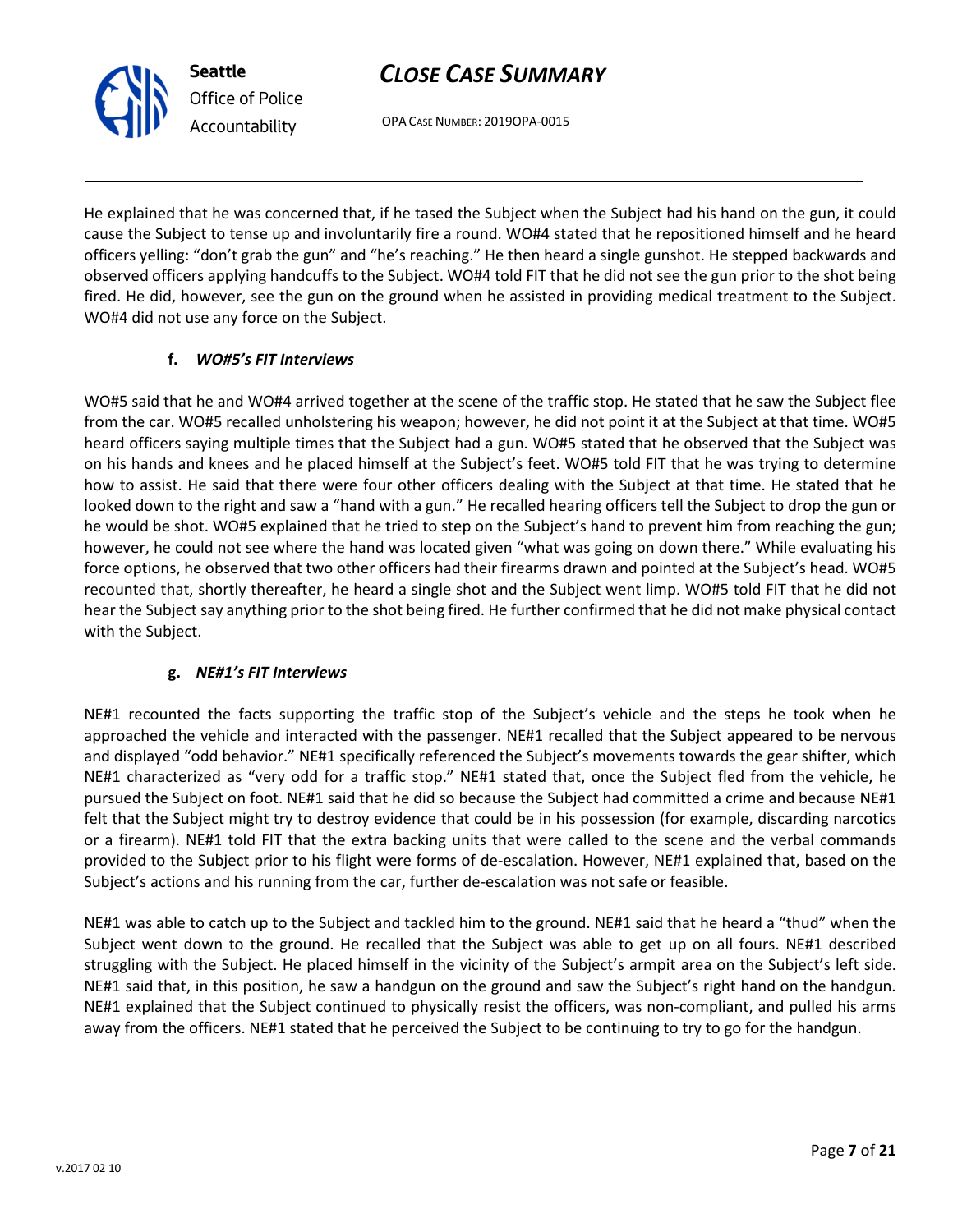OPA CASE NUMBER: 2019OPA-0015

NE#1 said that he gave the Subject multiple directions and warnings. He recalled telling the Subject to stop, to stop reaching for the gun, and to stop trying to grab the gun. NE#1 told FIT that he also warned the Subject that he was going to get shot. NE#1 stated that, at this point, he drew his firearm, placed it against the Subject's head, and pulled the trigger. NE#1 explained that no shot was fired because the firearm went out of battery. NE#1 said that he put the gun back into battery and pulled the trigger, firing one shot. The shot struck the Subject by the left ear.

NE#1 stated that he shot the Subject because he believed that the Subject was actively trying to reach for a handgun. He believed that, if he did not use that level of force, the Subject would have taken control of the handgun and potentially shot him and/or other officers. NE#1 did not believe that he had any other viable alternatives to using deadly force.

### 2. Further Investigation

FIT was informed by the KCME that within the pill bottle that fell out of the Subject's pocket were 263 pills marked with "30 M." This was consistent with the markings for oxycodone. However, this was inconsistent with the prescription listed on the pill bottle, which was in the Subject's name and was for amoxicillin. Moreover, when the KCME tested the pills it was determined that they were counterfeit and were an acetaminophen and fentanyl mix. The KCME also located approximately \$1,600 in the Subject's possession.

FIT additionally determined that the handgun possessed by the Subject had been reported stolen from a vehicle on July 16, 2016 in Renton, Washington (see Renton Police Department Case Number 2016-00009365). CSI swabbed the handgun for latent prints and DNA. No latent prints were returned from the handgun; however, the Subject's DNA was "included as a possible contributor from the DNA swabs collected from the Subject's handgun and magazine recovered at [the] scene." (FIT Force Investigation Report, at p. 68.)

### E. Criminal Review, Conclusion of the FIT Investigation, and Force Review Board Analysis

On January 2, 2019, OPA was informed by the FIT Captain of the "nope, not reaching" statement that the Subject made immediately before he was shot. Based on this new information, which OPA was not aware of on the night of the incident, OPA self-initiated an investigation on January 7, 2019. OPA further referred this matter back to SPD to complete a criminal review. Due to the newly passed Initiative 940 (which was effective as of December 6, 2019), OPA recommended that SPD request that an outside law enforcement agency perform that review. On January 10, 2019, SPD referred this matter to the Washington State Patrol (WSP).

WSP was provided with the documentation and video from the underlying incident. WSP was also provided with the interviews that FIT conducted of the employee and civilian witnesses. WSP was not given NE#1's FIT interview as it was protected from use in a criminal proceeding by Garrity.

WSP obtained toxicology reports for the Subject that were negative. WSP also determined that the Subject had an active federal warrant for violation of parole. However, this information was not known to the officers at the time and, as such, did not play into their decision-making.

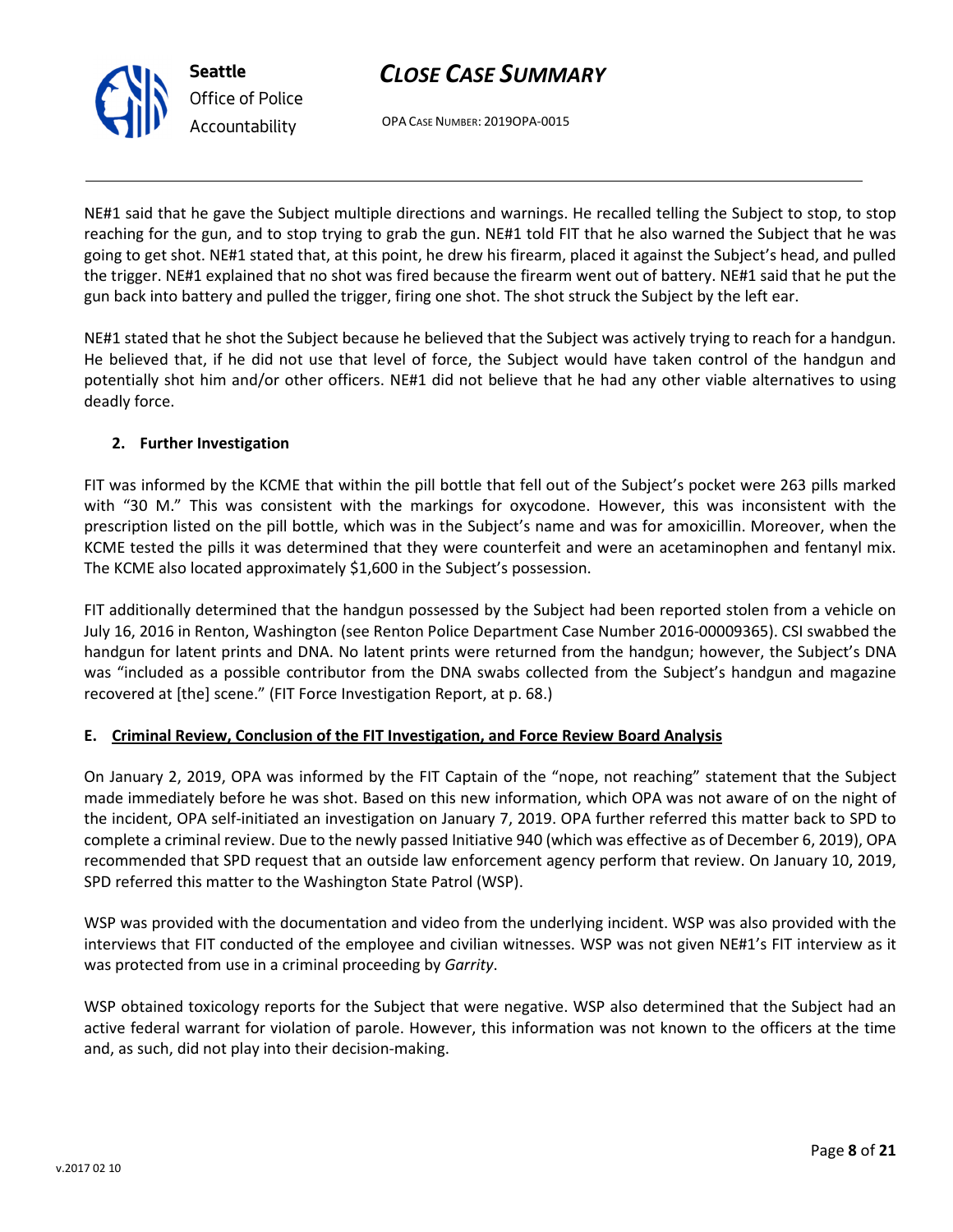

Seattle Office of Police Accountability

# CLOSE CASE SUMMARY

OPA CASE NUMBER: 2019OPA-0015

WSP presented the findings of its investigation to SPD, WSP personnel, and the Chief Criminal Deputy for the King County Prosecuting Attorney's Office (KCPAO) on March 7, 2019. WSP conducted several additional investigatory steps and concluded its review on or around March 25, 2019. No criminal charges were filed by the KCPAO and this matter was returned to SPD.

FIT continued its parallel investigation during the pendency of the criminal investigation. For all intents and purposes, FIT concluded its investigation on March 25, 2019 and the case was transmitted by FIT to the Force Review Unit (FRU) on April 11, 2019. FRU reviewed the case and prepared for it to be presented before the Department's Force Review Board (FRB).

FRB reviewed this case on May 7, 2019. FRB did not issue a final determination on whether NE#1's actions were consistent with policy due to OPA's pending investigation. The FRB did, however, deliberate on the officers' tactics and decision-making. Of note, FRB considered the initial decision to engage in a foot pursuit of the Subject. FRB determined that this was a reasonable decision given that the Subject had committed a crime and because the officers believed that the Subject could potentially destroy evidence and, based on his manner of running, he was potentially armed. FRB also considered the use of other less-lethal force options during the force encounter. FRB concluded that the use of a Taser or OC Spray were not appropriate under the circumstances where the Subject was in possession of a handgun. The FRB noted that WO#1 considered using a neck restraint but was concerned about his positioning and on his lack of training in that tactic. FRB further evaluated WO#2's movement of the handgun after the shooting. FRB noted that WO#2 took this action "in a good faith effort to keep [the handgun] away from the subject and render the scene safe for both officers and responding SFD personnel." FRB noted that WO#2 may not have been aware that the Subject was deceased at the time she moved the handgun and that she marked the initial position of the handgun with a Department business card. Lastly, as the force used by WO#1 and WO#3 was not under OPA investigation, FRB evaluated whether it was consistent with policy. In finding that it was, FRB provided the following rationale:

> The Board determined that the subject's actions were active resistance with a threat of harm. It appeared the subject's actions in attempting to grab his firearm and not complying with the officers' instructions were inconsistent with a subject trying to flee and escape; the subject presented a life safety threat to the officers and use of physical force to prevent him from gaining access to the handgun was necessary, reasonable and proportional.

After the conclusion of the FIT investigation, the transmittal of WSP's concluded review back to SPD, and the issuance of FRB's findings, OPA commenced its investigation.

### F. OPA's Investigation

OPA reviewed all of the documentation generated by FIT, CSI, KCME, and WSP, including the various interviews that were conducted and reports created. OPA reviewed the BWV and ICV. OPA further reviewed the video analysis conducted by the expert retained by FIT. Lastly, OPA reviewed the training provided by SPD to NE#1 for dealing with an individual on the ground who possessed a weapon and presented a threat of serious injury or death to officers.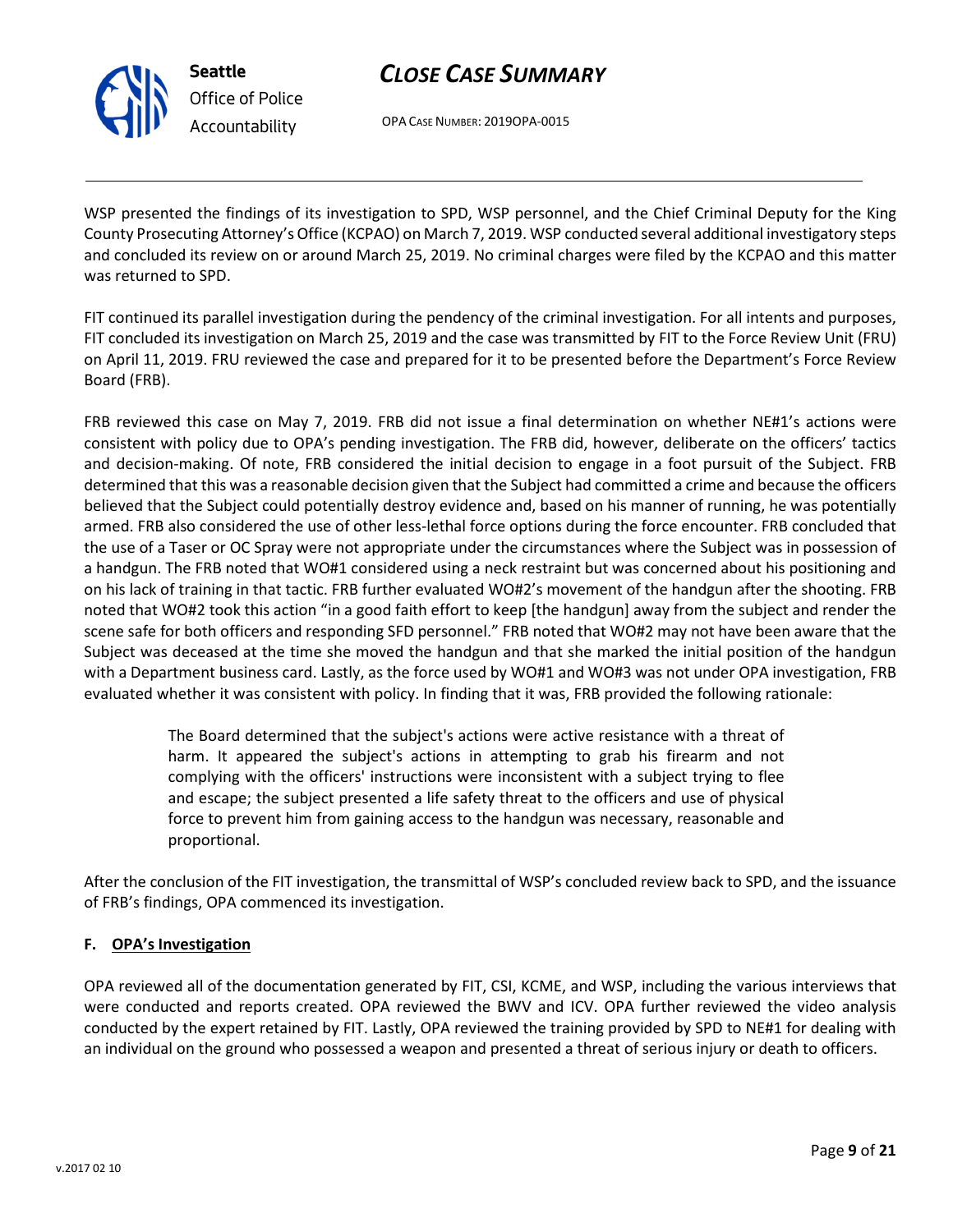OPA CASE NUMBER: 2019OPA-0015

#### 1. OPA Interviews

OPA also conducted interviews of NE#1, WO#3, and WO#4. After reviewing the FIT interviews of WO#1, WO#2, and WO#5, OPA did not believe it necessary to re-interview them during its investigation. Lastly, OPA interviewed a Sergeant from SPD's Training Unit concerning the guidance and instruction provided to officers concerning when contact shots are appropriate.

#### a. NE#1's OPA Interview

NE#1 told OPA that, prior to the Subject fleeing the car, NE#1 perceived him to be nervous. Specifically, NE#1 described that the Subject "reached for the gear shifter as if he was going to place it into drive or reverse and attempt to flee" and that the Subject appeared "apprehensive" when he gave the car keys to WO#1. NE#1 recalled discussing the Subject's furtive behavior with WO#1.

NE#1 said that he pursued the Subject when he ran from the car because the Subject was engaging in criminal activity at the time. NE#1 stated that he gave the Subject orders while pursuing him but did not recall the specifics of what he said. He also did not recall what other officers may have said during the foot pursuit. NE#1 said that he did not consider ceasing the pursuit at that time.

With regard to de-escalation, NE#1 stated that he and other officers gave the Subject verbal commands. He contended that, at the time the Subject ran from the car, no further de-escalation was safe or feasible.

NE#1 recounted that, after he tackled the Subject, he heard a metallic object hit the ground. Shortly thereafter, he observed a black and silver handgun in the immediate vicinity of the Subject. At that time, he described the Subject as being on his hands and knees. NE#1 was standing by the Subject's left armpit area and was making physical contact with the Subject. He stated that he was holding onto something on the Subject's back, potentially his clothing. NE#1 indicated that his legs were making contact with the left side of the Subject's body. NE#1 explained that, during the ongoing struggle, he could see the Subject's hands and he observed the Subject's right hand on the handgun.

NE#1 heard WO#1 give directions to the Subject (saying either "drop the gun" or "drop the gun or you're going to get shot"). NE#1 told the Subject to "drop the fucking gun" and said, "you're going to get fucking shot dude." NE#1 also heard WO#1 say "he's reaching" right before NE#1 fired the shot.

NE#1 said that, at this time, the Subject was fighting with officers. NE#1 described that the Subject was throwing NE#1 back with his right arm, that he was pushing NE#1's whole body, that the Subject was "attempting to escape the officers' grasps," and that he believed that the Subject was actively trying to kill or seriously injure the officers. NE#1 told OPA that he positioned his firearm for a contact shot and pulled the trigger but that no shot was fired. When asked why he made the decision to use deadly force at that time, NE#1 said: "The Suspect…was acting and threatening to cause death or serious physical injury to myself and the other officers involved." NE#1 determined that his firearm was out of battery. He put his firearm back into battery and saw the Subject shifting to his right as if to access the firearm. NE#1 again pulled the trigger, this time shooting the Subject by his left ear. NE#1 told OPA that this second decision to use deadly force was again based on his belief that the Subject was actively trying to gain possession of the handgun and that the Subject posed an imminent risk of serious injury or death to himself and the other involved officers. NE#1 did not believe that there were any reasonable alternatives to using deadly force at the time.

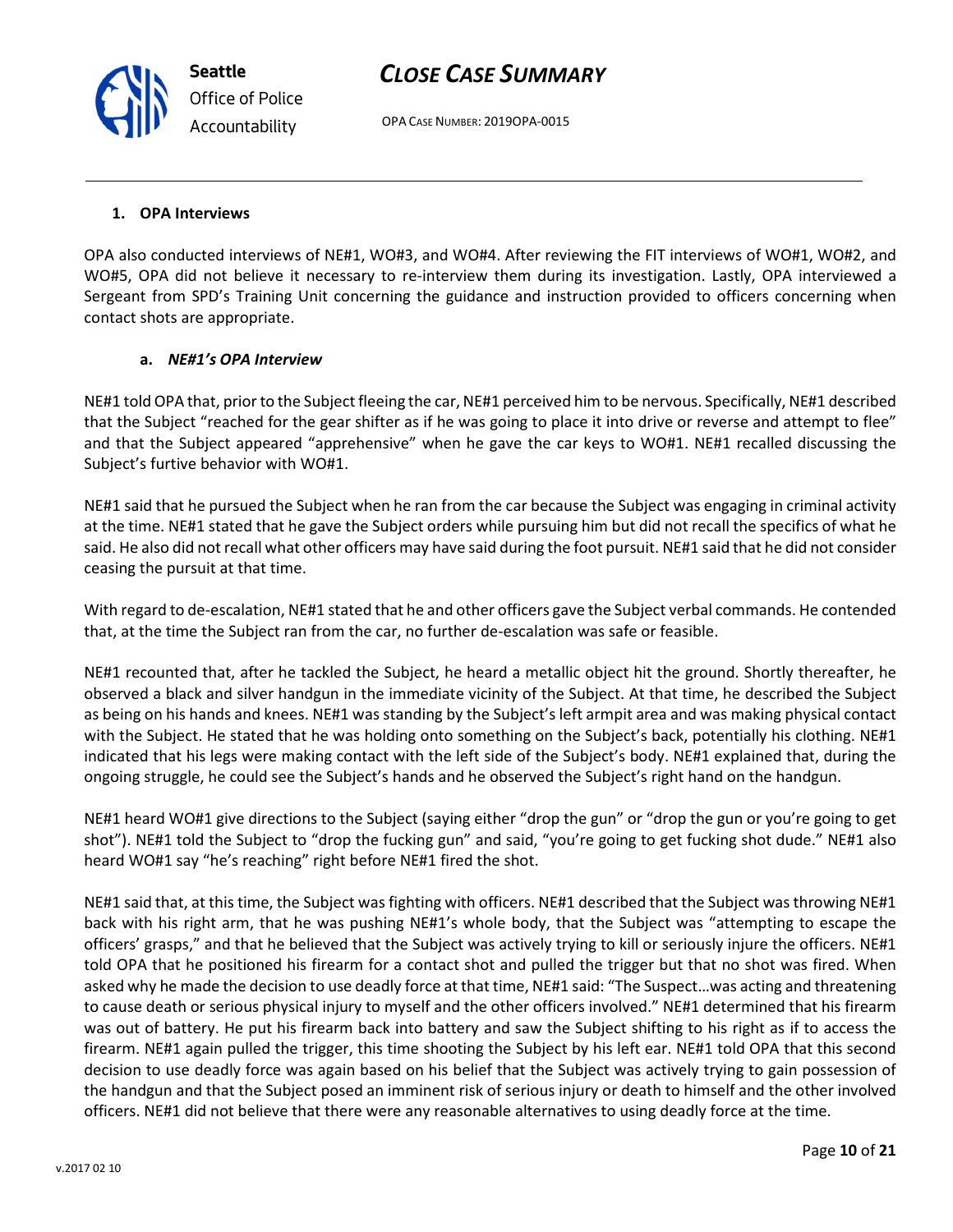

OPA CASE NUMBER: 2019OPA-0015

At the time he pulled the trigger, NE#1 heard WO#1 say: "he's reaching." NE#1 said that he did not hear the Subject say: "nope, not reaching." NE#1 said that he also did not hear any officer reference the use of a Taser.

NE#1 recounted that he had been trained on the use of contact shots in the police academy and during the post-Basic Law Enforcement Academy (post-BLEA) administered by SPD. He also received in-service training on contact shots from SPD. Specifically, NE#1 took the Department's 2018 Phase Three Defensive Tactics training. NE#1 recognized that this training provided for three possible options when responding to a potential deadly assault from a person on the ground: (1) striking the person in the neck or throat; (2) disengaging, arcing away, and then using deadly force; or (3) a brace contact shot. NE#1 said that the first two options were not feasible given that the Subject had a handgun in his immediate vicinity that he was reaching for and because, in NE#1's calculation, the Subject posed an imminent threat of serious injury or death to the officers. In response to OPA's questions, NE#1 said that he had not received academy, Post-BLEA, or in-service SPD training on neck or carotid restraints.

### b. WO#3's OPA Interview

OPA's interview of WO#3 focused on his independent decision to attempt to fire his firearm at the Subject prior to it going out of battery.

WO#3 told OPA that he had been trained on the use of a contact shot by SPD. He described a contact shot as wrapping the non-trigger hand around the barrel of the firearm and placing the firearm as close as possible to the body of the individual at issue. He explained that the purpose of the contact shot was to fire once to immobilize the individual and to eliminate the threat posed.

In describing when and why he decided that deadly force was appropriate, WO#3 stated that he heard NE#1 and WO#1 reference a handgun and indicated that he saw the handgun near the Subject's right hand. WO#3 told OPA that the officers who were immediately surrounding the Subject were struggling to get him into custody and that the Subject was continuing to reach for the handgun. WO#3 believed that there was an imminent risk to his and other officers' safety. In this regard, he provided the following explanation: "I honestly thought I was going to get shot or my partners were going to get shot."

WO#3 stated that he did not ultimately pull the trigger of his firearm. He heard a slide "go back" and he believed that it was his slide and that his firearm was out of battery. He recalled thinking that he needed to regrip and reposition his firearm to take the contact shot; however, at that moment, he heard a shot. WO#3 told OPA that he initially believed that the Subject had gotten hold of the handgun and fired the shot. He then saw NE#1 "walking off upset," and realized that NE#1 had fired. WO#3 stated that he did not hear the Subject say "nope, not reaching" prior to the shot being fired.

### c. WO#4's OPA Interview

OPA questioned WO#4 concerning his initial decision to withdraw his Taser and issue a Taser warning. WO#4 stated that, at the time he did so, he was standing by the Subject's legs. He said that the Subject was facing away from him and was lying forward on the ground. WO#4 did not see a handgun at the time; however, he later heard officers reference the handgun and give commands to the Subject to not reach for it.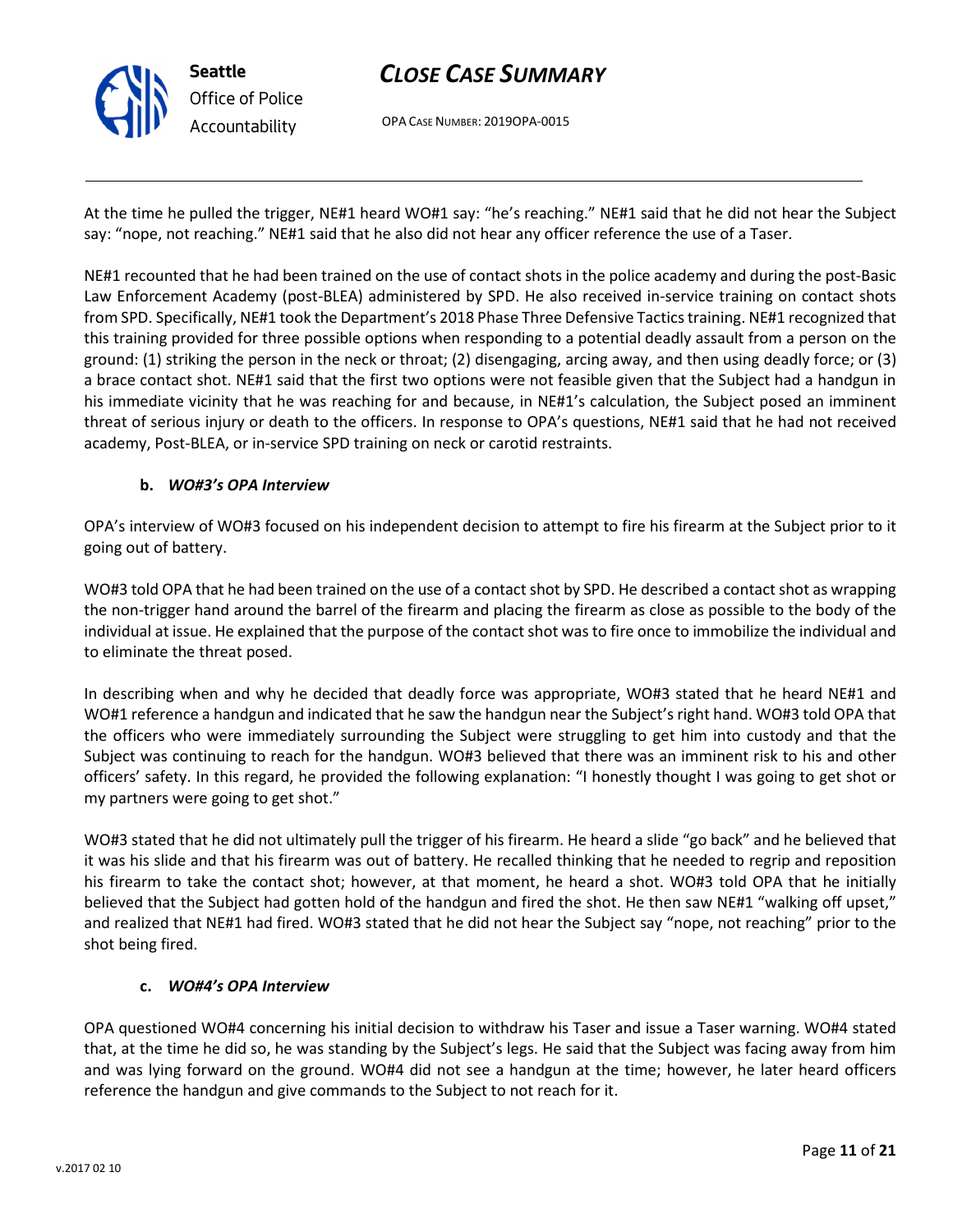Lastly, the Training Sergeant stated that it was possible that a person could say that they were complying with officer direction or that they were not engaging in dangerous behavior but that this would not necessarily accurately convey their intent or capabilities. Ultimately, the Training Sergeant opined that an officer was required to not only evaluate what an individual said, but also whether the individual's actions were consistent with those statements.

CLOSE CASE SUMMARY

OPA CASE NUMBER: 2019OPA-0015

WO#4 stated that, for a split-second, he believed that he could use his Taser. However, as soon as he heard reference to a handgun, he disregarded the Taser as a viable force option. He did not think the use of a Taser would have been reasonable at the time given that the Subject was armed. He specifically referenced his concern that, had he Tased the Subject and had the Subject been gripping the handgun at the time, the Taser application could have caused the Subject's body to tense up and could have resulted in an involuntary discharge of the handgun. WO#4 explained that there were officers surrounding the Subject at the time. WO#4 also stated that he would not have used the Taser in probe mode. He told OPA that he was not in a good position and did not have an appropriate target.

### d. Training Sergeant's OPA Interview

Seattle

Office of Police Accountability

The Training Sergeant told OPA that he had previously supervised the defensive tactics training program for SPD and was a master use of force instructor. The Training Sergeant stated that he was familiar with the facts of this case and that, prior to his interview, he reviewed officer statements, the BWV, and portions of the FIT investigation file. He stated that he was familiar with the SPD training provided to officers concerning dealing with an individual armed with a handgun while on the ground.

The Training Sergeant told OPA that officers were taught to use a brace contact shot with an individual who was grounded but who possessed a handgun. He described that the module used for this training referenced an individual on his hands and knees who had a handgun in his hand. He indicated that this training was provided in post-BLEA and during annual in-service SPD defensive tactics training. The Training Sergeant explained what brace contact meant and also what it meant when a firearm went out of battery. The Training Sergeant told OPA that the purpose of the brace contact shot and, specifically, the reason officers are trained to aim directly at the head, is to ensure that the threat of death or serious physical harm presented by the individual is completely eliminated.

The Training Sergeant told OPA that the Department did not train officers on how to use a neck or carotid restraint. The Training Sergeant further told OPA that the Department does not currently train officers to use low-level force or less-lethal force options – such as a Taser or OC Spray – in a situation where a grounded individual possesses a handgun. The Training Sergeant stated that a Taser would not have been a primary force option in such a scenario and that, to the contrary, officers were trained to holster their Tasers and draw their firearms where deadly force was warranted.

The Training Sergeant opined that NE#1's actions during this incident were consistent with the training he was provided by SPD. The Training Sergeant provided the following reasoning:

The—this is one of the rare cases in the sense where—you mean the—the—the diagrams and the pictures, the explanation of the setting and the training is almost, other than being fully proned out versus being on all fours being the probably the one difference, is—it is fairly textbook of what the situation was trained and what the situ—a—what—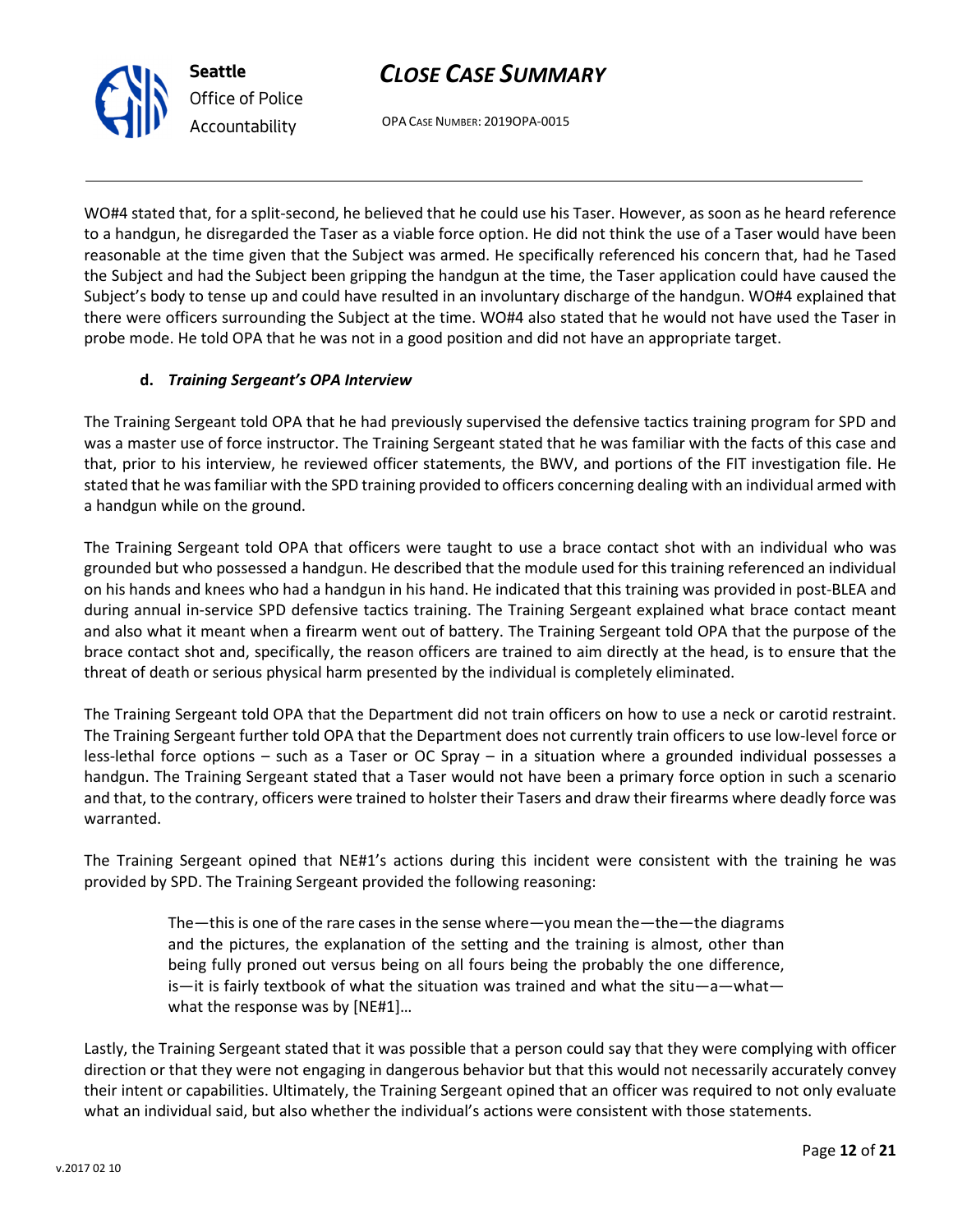OPA CASE NUMBER: 2019OPA-0015

### 2. Conclusion of OPA's Investigation

At the conclusion of OPA's investigation, the finalized casefile was reviewed and approved by a civilian OPA supervisor. It was then transmitted to the Office of Inspector General for Public Safety (OIG). Pursuant to City ordinance, the OIG reviewed the completed OPA investigation and, on July 30, 2019, certified the investigation as thorough, objective, and timely. The case then proceeded to the issuance of recommended findings by OPA, which are set forth herein.

### ANALYSIS AND CONCLUSIONS:

### Named Employee #1 - Allegations #1 8.200 - Using Force 1. Use of Force: When Authorized

SPD Policy 8.200(1) requires that force used by officers be reasonable, necessary and proportional. Whether force is reasonable depends "on the totality of the circumstances" known to the officers at the time of the force and must be balanced against "the rights of the subject, in light of the circumstances surrounding the event." (SPD Policy 8.200(1).) The policy lists a number of factors that should be weighed when evaluating reasonableness. (See id.) Force is necessary where "no reasonably effective alternative appears to exist, and only then to the degree which is reasonable to effect a lawful purpose." (Id.) Lastly, force must be proportional to the threat faced by officers. SPD Policy instructs that: "The more immediate the threat and the more likely that the threat will result in death or serious physical injury, the greater the level of force that may be proportional, objectively reasonable, and necessary to counter it." (Id.)

### A. Was the Force Used Consistent with SPD Policy?

As discussed above, SPD Policy requires force to be reasonable, necessary, and proportional. These three factors and my conclusions as to each are outlined below.

### 1. Reasonableness Factor

As discussed above, the reasonableness determination is based on an evaluation of a number of factors that are set forth in the policy. In assessing these factors, OPA applies, as required, a reasonable officer standard. This means that OPA considers what a reasonable officer with similar training, education, and experience would have done if confronted with the same facts and circumstances as NE#1 and whether NE#1's actions were consistent with this. In addition, SPD policy and caselaw prohibit OPA from applying 20/20 hindsight. This means that OPA cannot look at evidence that was unknown to the officers or that would not have been considered by a reasonable officer and use that to second guess the actions that NE#1 took.

### a. Severity of the Offense

The Subject was initially stopped for a suspected traffic violation. Based on the Subject's demeanor during the stop and, specifically, his nervousness and perceived movements towards the gear shifter, the officers expressed concern that he could be preparing to flee. WO#2 speculated that the Subject could have an open warrant. While this was ultimately proven to be true, the officers did not know this at the time.

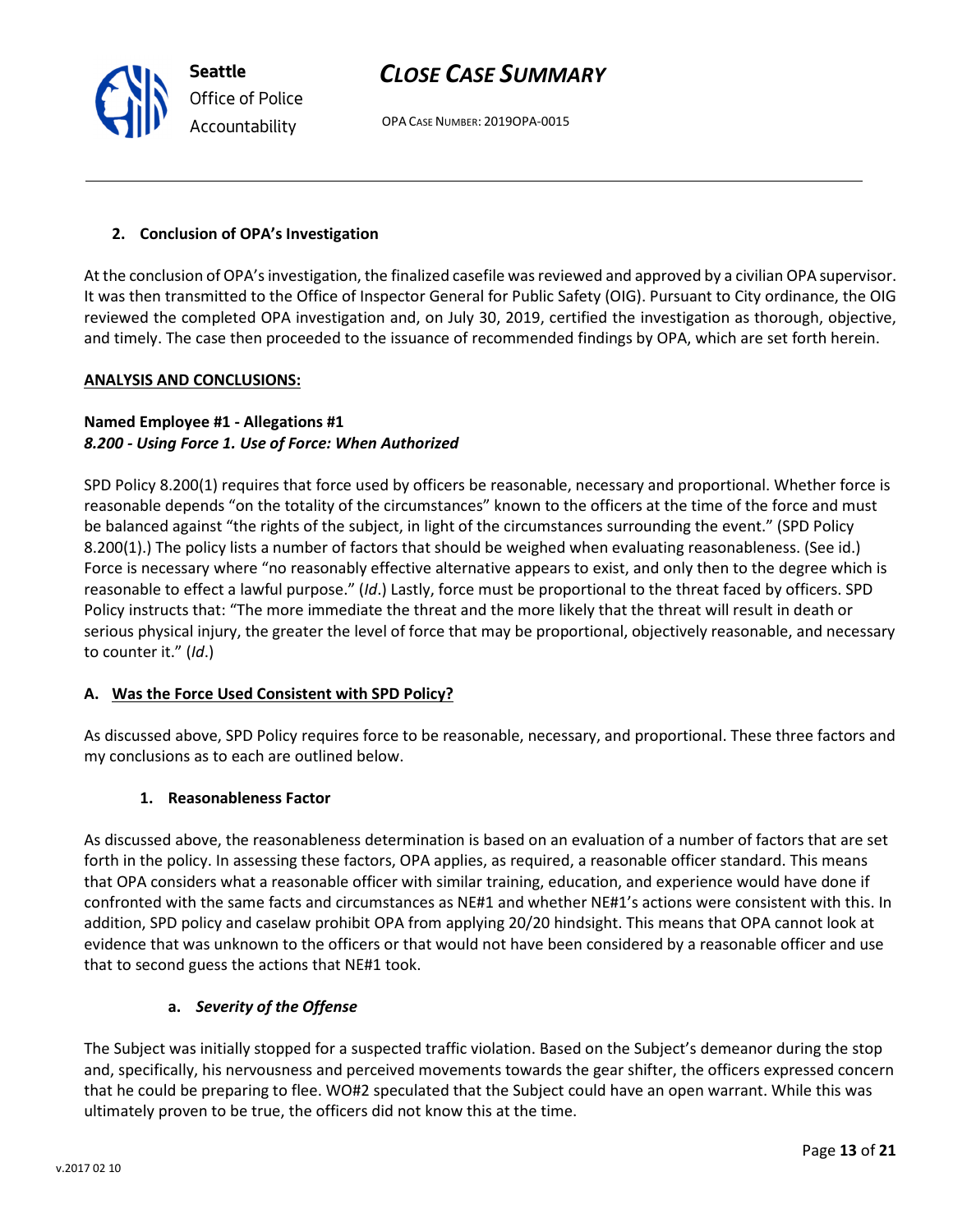OPA CASE NUMBER: 2019OPA-0015

Once the Subject ran from the scene, the officers had probable cause to arrest him for another crime – obstruction. Moreover, as NE#1 indicated, during the pursuit, he believed that the Subject could be planning to destroy evidence of criminality. Lastly, once the Subject was on the ground and the officers observed the handgun, the officers believed that he was potentially attempting to assault them with a deadly weapon. Accordingly, even though the initial crimes at issue were not severe, the potential offenses grew more serious as the incident unfolded. As such, this factor weighs in favor of a determination of reasonableness.

### b. The Level of Threat or Resistance

At the time deadly force was used by NE#1, he reasonably believed that the Subject posed a high level of threat and resistance to himself and other officers. Immediately prior to using force, NE#1 perceived the Subject to be nervous and to be potentially preparing to flee and then viewed the Subject, in fact, flee. While NE#1 did not report observing motions that suggested that the Subject was armed during the foot pursuit, other officers did and those officers verbally expressed their concern that the Subject had a handgun. As such, NE#1 was aware, prior to tackling the Subject to the ground, that it was possible, if not likely, that the Subject was armed. At the moment that NE#1 tackled the Subject down, he heard a metallic sound of something striking the ground. He later concluded that this was the sound of the handgun falling to the ground and this was confirmed by the fact that, shortly thereafter, he saw a handgun in the immediate vicinity of the Subject. NE#1 reported that, during the time that he physically struggled with the Subject, the Subject continued to resist and was non-compliant. This is supported by the BWV. The BWV reflects that the Subject remained on his hands and knees while multiple officers, including NE#1, were actively trying to subdue him. Notably, during this time, the Subject could have entirely ceased physical resistance and could have laid flat on the ground and stopped moving. While the Subject's reason for this is unknown, he did not do so. Indeed, to the contrary, he continued to engage in movements that could have demonstrated to a reasonable officer that the Subject was continuing to try to possess and ultimately use the handgun. Indeed, the BWV captured that, at one point, the Subject did, in fact, have the handgun in his right hand. Moreover, aside from his statement in the split-second prior to being shot, the Subject said nothing during his struggle with the officers, including nothing suggesting that he was surrendering. Although the Subject did say, right before he was shot, "nope, not reaching," all of the officers stated that they did not hear the statement. The BWV further suggested that, in the seconds prior to the making of this statement, the Subject was still moving his hands on the ground in the vicinity of the handgun.

As such, this factor also weighs in support of the reasonableness of the force.

### c. Potential Threat to the Community

There were a number of civilians in the immediate area of the shooting. For example, there were patrons inside of the restaurant directly adjacent to where the shooting occurred. There were also civilians employed at the convenience store across the street, and the passenger was still within the immediate vicinity of the vehicle. Moreover, there were numerous vehicles traveling in the vicinity of the shooting as it was early on New Year's Eve. Lastly, the Subject's fleeing, continued resistance, and lack of surrender while either grasping or having immediate access to a handgun represented a serious threat to surrounding community members.

For these reasons, there was a high potential risk to the community from a fleeing, armed individual and this factor weighs in favor of a finding that the force was reasonable.

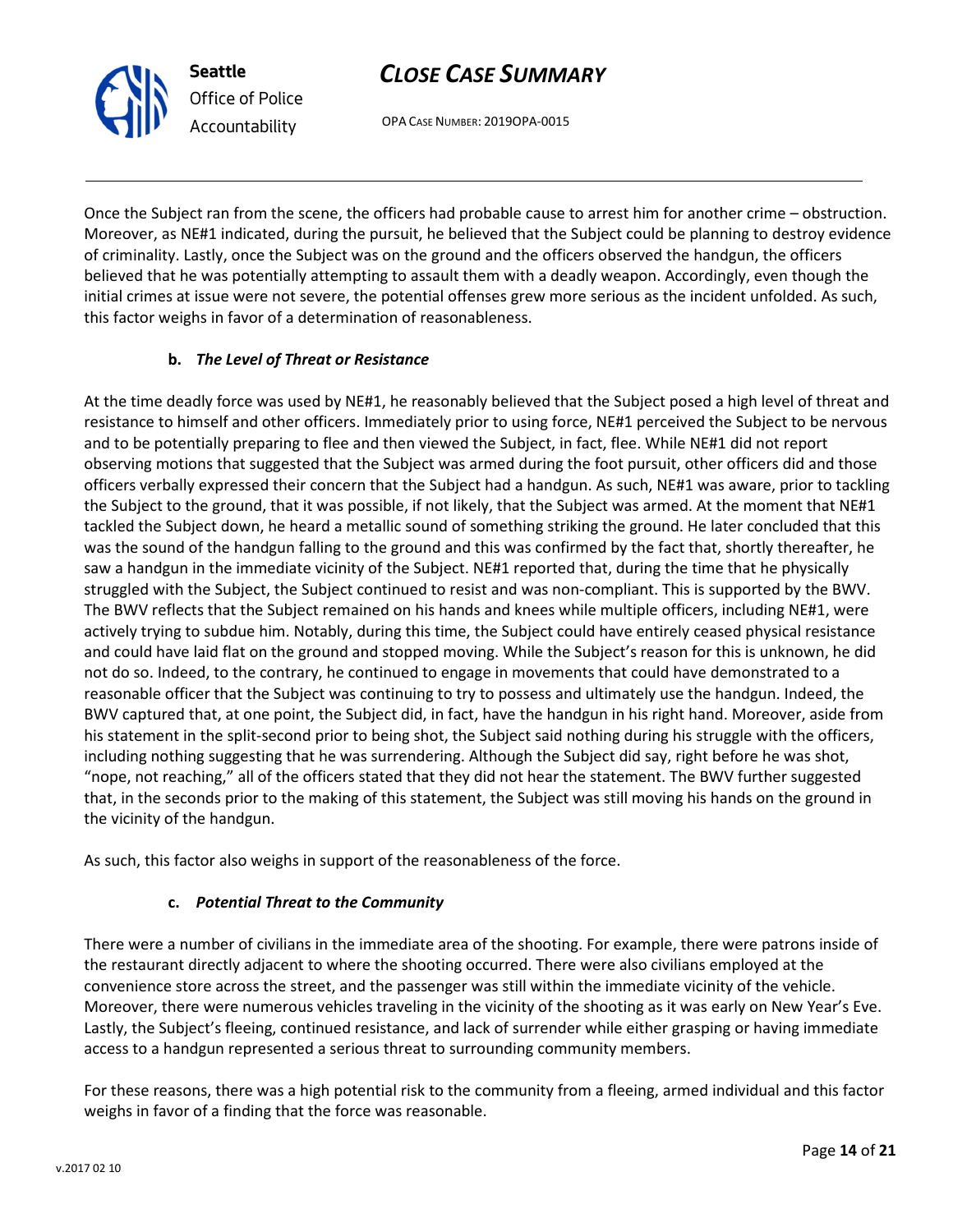OPA CASE NUMBER: 2019OPA-0015

#### d. Potential of Injury to Bystanders and Officers

As explained above, there was a significant potential of injury to bystanders and officers during this incident. As such, this fact also weights in favor of a finding of reasonableness.

### e. The Risk or Apparent Attempt by the Subject to Escape

The Subject indisputably attempted to escape during this incident. Moreover, once he was tackled to the ground, he continued to struggle with the officers. Given that the Subject was fatally shot, his intent and whether he was trying to actively resist and harm the officers cannot be known. However, as discussed above, a reasonable officer in NE#1's place could have believed that, based on the Subject's continued physical activity, his failure to cease all actions and lie prone on the ground, his immediate access to a handgun, and his lack of any initial statements indicating his willingness or intention to surrender, that the Subject was still attempting to escape and could cause violence to officers if he was prevented from doing so.

At the time of this incident, the officers were aware that the Subject was armed and believed it likely that he had an active warrant. This supported the officers' belief that the Subject had a motive to flee and to continue to resist in order to avoid capture and arrest. However, the officers were not aware that the Subject did, in fact, have an active parole violation warrant and that the Subject was in possession of a large quantity of illegal narcotics. Given the nature of that federal warrant, which was drug-related, and the fact that he had a gun and drugs on his person, had the Subject been taken into custody, he almost certainly would have been sentenced to a significant prison term to be served in a federal penitentiary, likely outside of Washington. Again, while unknown to officers, when evaluating this incident after the fact, this information provides some possible insight into the Subject's possible intent and subjective mindset at the time.

For the above reasons, this factor weighs in favor of a finding of reasonableness.

### f. The Conduct of the Subject

As described herein, at the time deadly force was used, the Subject had fled, was continuing to be non-compliant, and was physically resisting officers. Moreover, the Subject took no actions and made no statements – except that uttered in the instant before he was shot – that indicated any intention on his part to surrender. Further, as discussed above, the Subject was, at points, armed or had immediate access to a handgun, and a reasonable officer in NE#1's place could have believed that the Subject's movements were consistent with trying to grab and potentially use the handgun. As such, this factor supports a finding that the force was reasonable.

### g. The Time Available to the Officer to Make a Decision

From OPA's analysis of the video, approximately 22 seconds elapsed from when the Subject was tackled to the ground until when NE#1 used deadly force. During this time, the Subject continued to prevent the officers from taking him into custody, and he did not cease his physical resistance. Moreover, throughout virtually the entirety of the 22-second struggle, the Subject either held or had immediate access to the handgun, and the officers gave the Subject multiple orders to stop reaching and told him that if he continued to do so he would be shot.

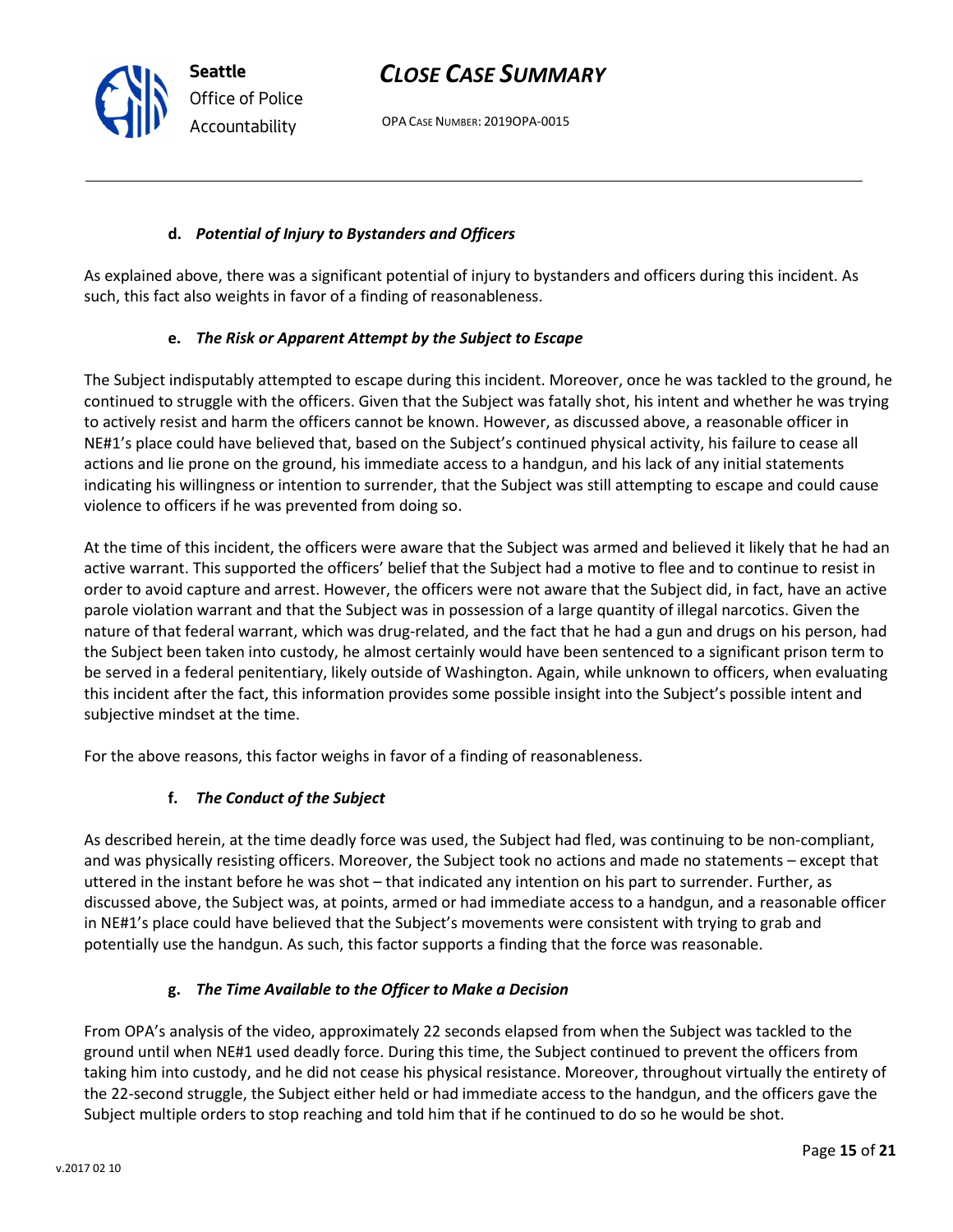OPA CASE NUMBER: 2019OPA-0015

Given this, NE#1 had a very short timeframe in which to make the decision to use deadly force. As such, I find that this factor weighs in favor of reasonableness.

### h. The Availability of Other Resources

At the time of the shooting, there were several other officers trying to subdue the Subject. Two of these officers (WO#1 and WO#3) used non-deadly force during the struggle but were unsuccessful in gaining the Subject's compliance. A third officer, WO#4, evaluated using a Taser but, once he determined that the Subject was armed, he virtually immediately decided that this was not a viable force option. Moreover, the BWV confirmed that multiple officers tried to trap the handgun with their feet or to kick the handgun away. However, given the fluid nature of this incident and the positioning of the officers and the Subject, this was not possible at the time.

Given the facts and circumstances of this case, it was a deadly force scenario. As such, and based on the current training received by officers, there were only two other possible alternatives that NE#1 could have used other than a contact shot. As discussed by NE#1, these two options – a neck strike and stepping back to get into a firing position – were not appropriate here given the Subject's immediate access to the handgun. The Training Sergeant agreed with NE#1's conclusion and said that it was in-line with the training NE#1 received.

Even if it was possible that there were other force options that NE#1 could have evaluated, a reasonable officer in his place, with the same experience and training, was warranted in believing that a contact shot was the only feasible action that could be taken. As such, this factor weighs in favor of reasonableness.

### i. The Training and Experience of the Officer

NE#1 has been employed by the Department since September of 2015. Since that time, NE#1 worked in patrol. He received post-BLEA training in, among other topics, use of force, crisis intervention, de-escalation, and deadly force. After finishing post-BLEA, NE#1 received significant ongoing training, including in-service training in: firearms and defensive tactics; active threat and de-escalation; small team tactics; and over 40 hours of crisis intervention.

As discussed more fully below, in 2018, NE#1 received training concerning the application of deadly force to an armed individual struggling with officers while on the ground. That training provided NE#1 with three options available to him during that situation, including a contact shot. The training further provided guidance on when officers were expected to use contact shots. NE#1's actions during this incident were consistent with that training and with his experience as a police officer. As such, this factor weighs in favor of a finding of reasonableness.

### j. The Subject's Proximity to or Access to Weapons

During the pendency of the struggle on the ground, the Subject either possessed a handgun or had one in his immediate vicinity. This was known by NE#1 and the remainder of the involved officers. As such, this fact supports a finding that the force was reasonable.

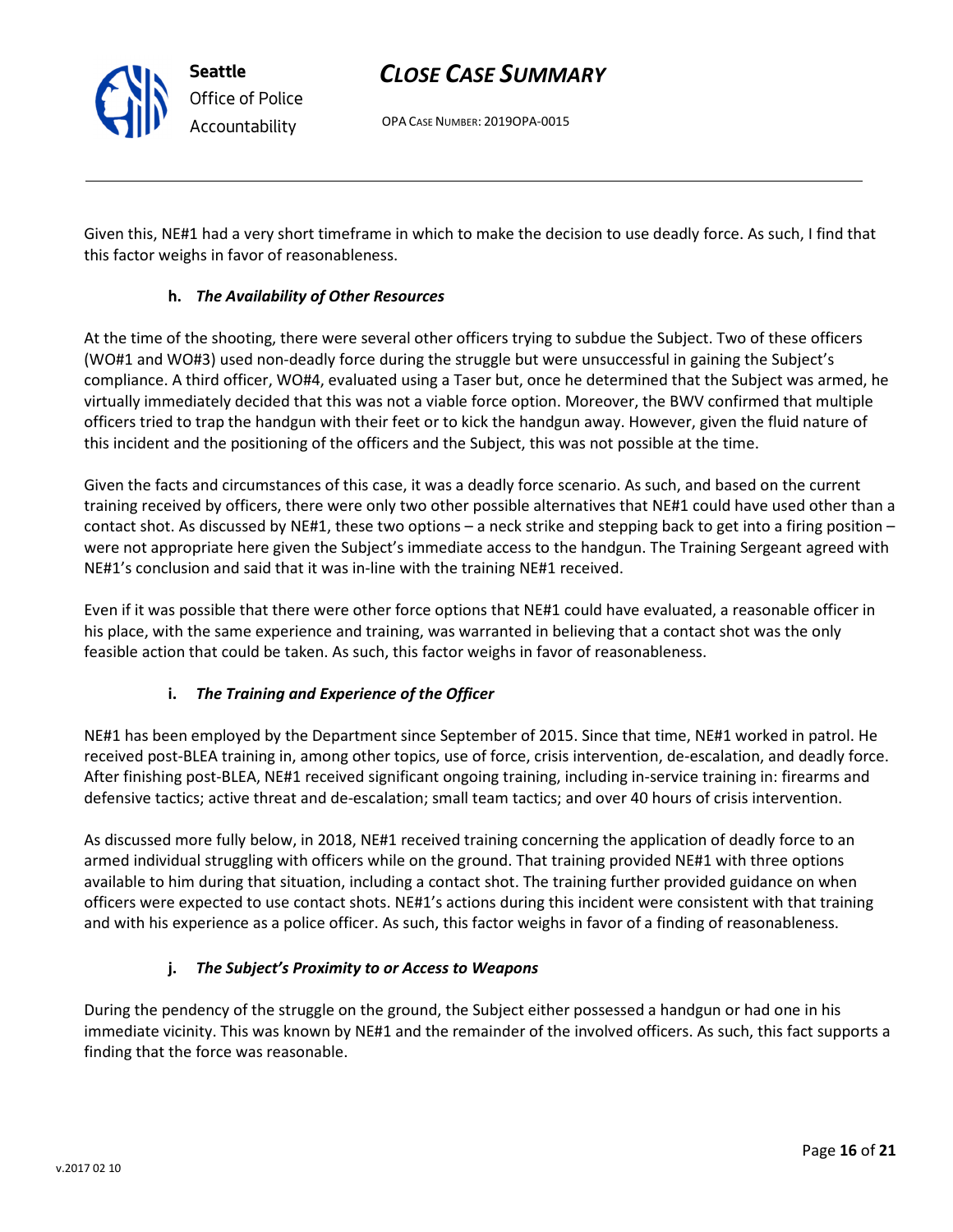OPA CASE NUMBER: 2019OPA-0015

### k. Officer Versus Subject Factors

At the time deadly force was used, the Subject was struggling against several officers. The Subject was physically larger than any of the officers but there were multiple officers concertedly trying to control his person. Notably, even though several officers concertedly were trying to take the Subject into custody and to prevent him from accessing his handgun, they were largely unable to do so, and the Subject continued to make movements consistent with trying to locate the handgun on the ground. Under the specific circumstances of this case, the fact that there were multiple officers engaging with the Subject at the same time does not yield a conclusion that the force was unreasonable. OPA views this factor as neutral.

While none of the above factors are by themselves determinative, the factors virtually unanimously weigh in favor of finding that the force used by NE#1 was reasonable.

### 2. Necessity Factor

Seattle

Office of Police Accountability

During his OPA and FIT interviews, NE#1 asserted his belief that deadly force was necessary under the circumstances that faced him. NE#1 explained that: "The Suspect…was acting and threatening to cause death or serious physical injury to myself and the other officers involved." NE#1 asserted that he observed a handgun within grasp of the Subject and heard multiple officers tell the Subject to drop the handgun and state that the Subject was reaching for it. However, even though officers were trying to control the Subject and were giving him clear commands to not reach for the handgun, the Subject continued to make motions that NE#1 reasonably believed were attempts to grip and potentially use the firearm.

In addition, that the Subject said "nope, not reaching" in the instant before he was shot does not undermine the necessity of the force. It is important to consider that all of this happened in the span of 22 seconds. During virtually the entirety of that time, the Subject either possessed or could have immediately controlled the handgun, was noncompliant, and provided physical resistance. Multiple officers were yelling at the Subject to drop the gun, were trying to subdue the Subject, and were endeavoring to control the handgun, which made the scene chaotic even the officers' orders were non-contradictory and clear. Notably, prior to the 0.64 seconds before the shot was fired, the Subject gave no indication that he had ceased posing an imminent threat. Even presupposing that NE#1 had heard the "nope, not reaching" statement, which he and other officers denied, OPA concludes that it would have been virtually impossible for NE#1 to have been able to change his perception that the Subject presented a threat and to make an independent decision to diametrically shift his approach to the situation and not fire. This is particularly the case when every other indicator during the pendency of this incident had been suggesting to him the opposite conclusion.

Given this and based on the information available to him during the immediacy of the incident, NE#1's use of deadly force was necessary under the circumstances. Moreover, and discussed more fully herein, there was no other force that would have been a reasonable alternative to the use of deadly force and that was also consistent with the training received by NE#1.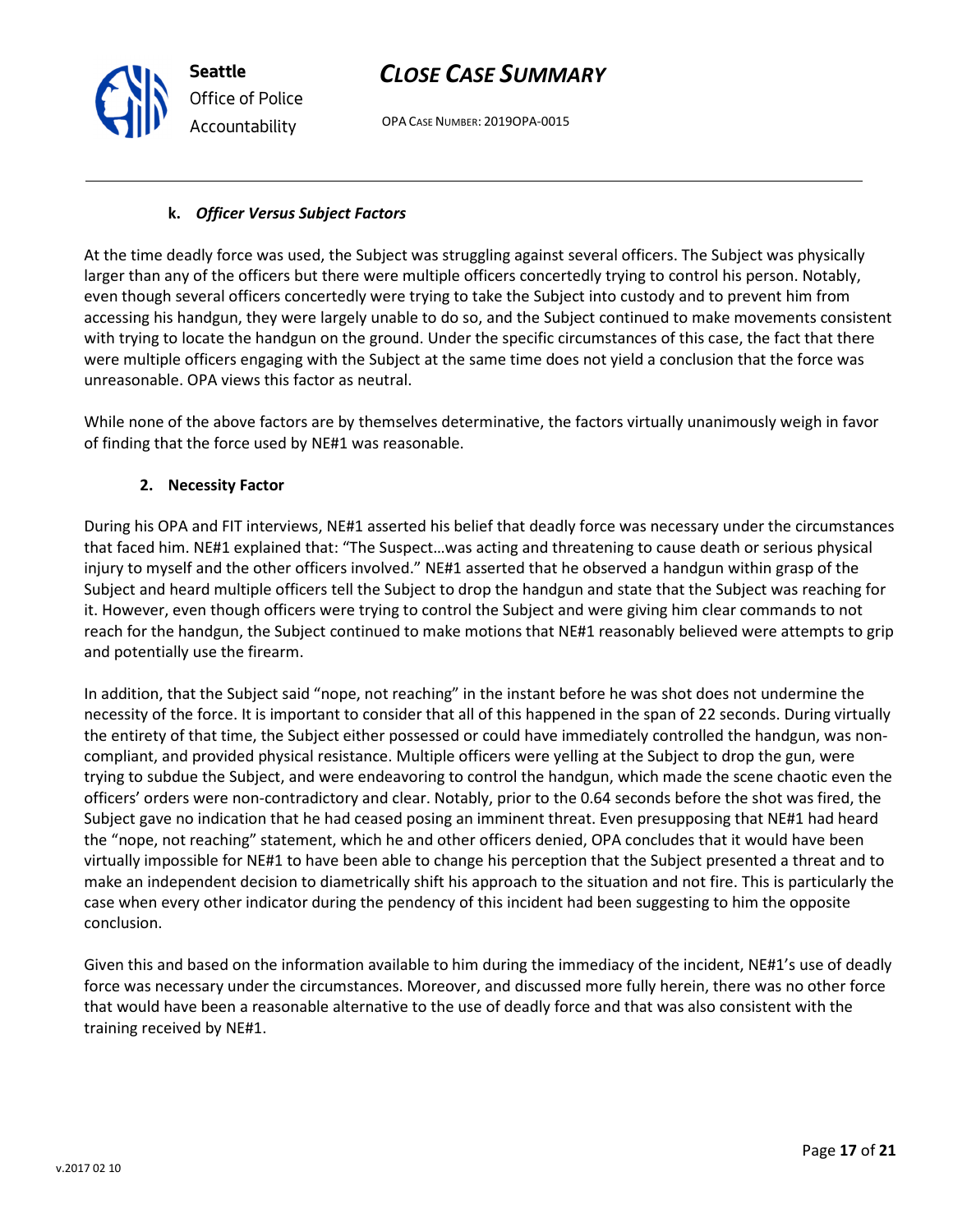OPA CASE NUMBER: 2019OPA-0015

### 3. Proportionality Factor

Lastly, with regard to the proportionality of the force, NE#1 reasonably believed that the Subject posed an imminent threat to his and other officers' lives and safety. For this reason, NE#1 was able to use a high level of force to prevent this harm from occurring. NE#1's use of deadly force was thus permissible under the circumstances.

### B. Were NE#1's Actions In-Line with Department Training?

SPD training instructs officers on a situation virtually identical to that which occurred during this incident. As part of the training in question, which NE#1 attended in 2018, officers were taught how to respond to a situation where a turtled individual or an individual on the ground has access to a handgun. Images associated with the training show a grounded individual with a handgun and two officers surrounding him. One officer is shown attempting to control the individual's hands and to prevent the individual from being readily able to shoot while the other officer is taught to place his firearm against the individual's head to prepare to fire a contact shot. Officers are not trained to use low-level force or less-lethal options (such as a Taser) during this type of situation.

The training does provide for two other options in such a scenario – striking the person in the neck or throat or disengaging, arcing away, and then preparing to use force. However, the Training Sergeant explained that these other two options would not have been feasible under the circumstances presented by this incident. Ultimately, the Training Sergeant concluded that NE#1 acted consistent with this training when he used a contact shot.

Based on OPA's review of the training materials and review of the Training Sergeant's testimony, OPA concurs that NE#1 acted consistent with the training he received during this incident when he used a contact shot. OPA also notes that, while NE#1 received theoretical training in this area, that training did not include the firing of live rounds or even the use of an actual firearm. Moreover, while NE#1 was trained on how his firearm could go out of battery and how to put the firearm back into battery, he was not trained to do so under the immediacy of a deadly force situation. The uncertainty and fluidity of the situation was even more reason for why it was reasonable for NE#1 to strictly adhere to his training and to use a control shot.

### C. Conclusion

In reaching this finding, OPA recognizes that the Subject's death was a tragedy for all involved. The Subject left behind family, friends, and a community who loved him. For his part, NE#1 was placed in a situation where no officer wants to be – taking the life of another human being. Ultimately, OPA's findings are governed by the law and by SPD policies. Based on a totality of the evidence and when applying these standards, OPA believes that NE#1 acted consistent with policy and his training during this incident. As such, OPA recommends that this allegation be Not Sustained – Lawful and Proper.

Recommended Finding: Not Sustained (Lawful and Proper)

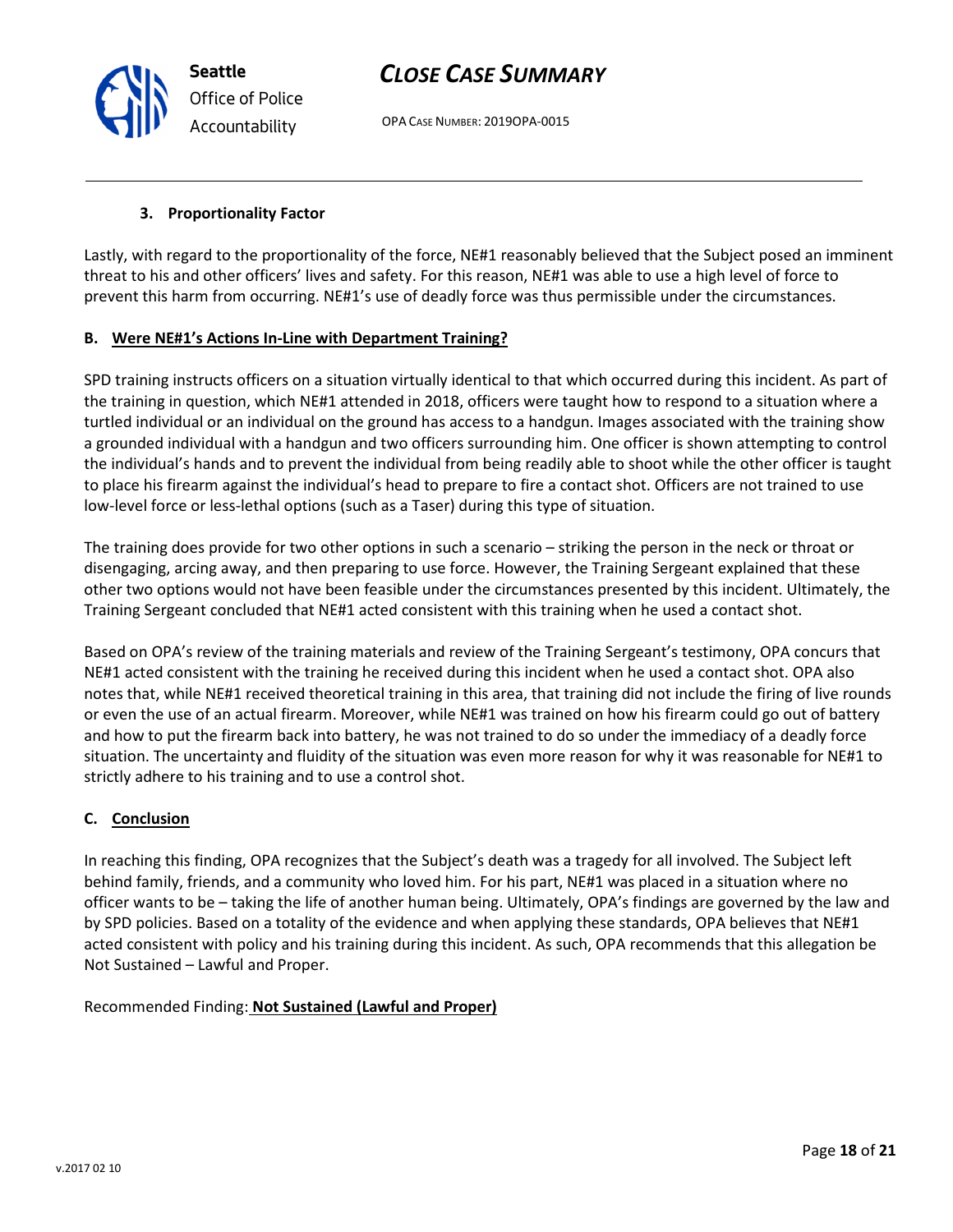

OPA CASE NUMBER: 2019OPA-0015

### Named Employee #1 - Allegation #2 8.200 - Using Force 4. Use of Deadly Force

SPD Policy 8.200-POL-4 governs the use of deadly force by SPD employees. It states that: "Deadly force may only be used in circumstances where threat of deadly or serious physical injury to the officer or others is imminent." The policy defines an imminent danger as when an objectively reasonable officers believes that: (1) "A suspect is acting or threatening to cause death or serious physical injury to the officer or others"; (2) "The suspect has the means or instrumentalities to do so"; and (3) "The suspect has the opportunity and ability to use the means or instrumentalities to cause death or serious physical injury." (SPD Policy 8.200-POL-4.)

As discussed above, OPA finds that the force used by NE#1 – the single shot that struck and killed the Subject – was consistent with policy. For these same reasons, OPA concludes that NE#1's use of deadly force was appropriate under the circumstances of this case. Specifically, OPA determines that NE#1 reasonably believed that: (1) the Subject's holding of a handgun and movements consistent with trying to relocate and grasp the handgun were actions that threatened to cause serious injury or death to officers; (2) given his immediate access to the handgun, the Subject had the means to cause serious injury or death to officers; and, (3) the handgun was directly under the Subject and within his grasp and, as such, he had the opportunity and instrumentality to cause serious injury or death to officers.

In evaluating this case, OPA considered whether the outcome would have been different had the involved officers been trained in neck or carotid restraints. Notably, WO#1 stated that he thought about using this tactic, but that he was concerned with his positioning and the lack of training he had received. Indeed, as the Training Sergeant explained, SPD does not currently train (and has not recently trained) the use of a neck or carotid restraint. OPA also notes that the tactic would have been risky in this case as an officer attempting to use a neck or carotid restraint could be in the direct line of fire or block a contact shot were it to become immediately necessary. Given these issues, even had the involved officers been fully trained in neck or carotid restraints, OPA finds that the use of this tactic would not have been a viable force option during this incident and, thus, that it would not have changed the outcome of this case.

The above being said, and even if this case would not have been altered, OPA believes that the Department should consider training neck or carotid restraints as the use of that tactic could be determinative in a future scenario. As such, OPA issues a Management Action Recommendation to that end. OPA specifically recommends that the Department provide the following instruction: how to properly apply the neck or carotid hold; the physiological results and risk of the tactic; and when the tactic is appropriate, with specific emphasis on the fact that it should only be used where deadly force would be justified.

Recommended Finding: Not Sustained (Management Action)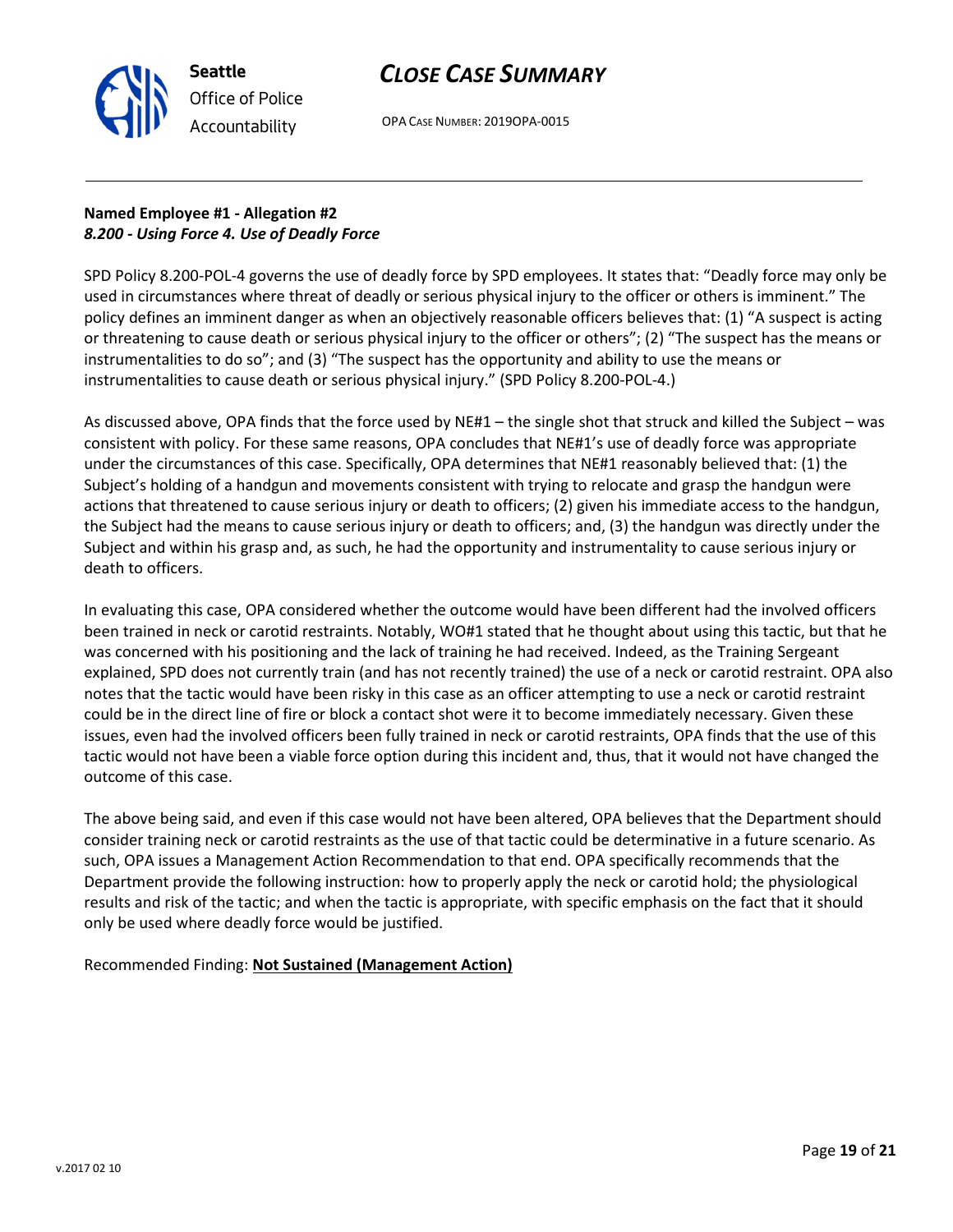

OPA CASE NUMBER: 2019OPA-0015

### Named Employee #1 - Allegation #3

### 8.100 - De-Escalation 1. When Safe, Feasible, and Without Compromising Law Enforcement Priorities, Officers Shall Use De-Escalation Tactics in Order to Reduce the Need for Force

"De-escalation tactics and techniques are actions used by officers, when safe and without compromising law enforcement priorities, that seek to minimize the likelihood of the need to use force during an incident and increase the likelihood of voluntary compliance." (SPD Policy 8.100-POL-1.)

The policy further instructs that: "When safe and feasible under the totality of circumstances, officers shall attempt to slow down or stabilize the situation so that more time, options and resources are available for incident resolution." (Id.) Officers are also required, "when time and circumstances permit," to "consider whether a subject's lack of compliance is a deliberate attempt to resist or an inability to comply based on factors" such as "mental impairment…drug interaction…[and/or] behavioral crisis." (Id.) These mental and behavioral factors should be balanced by the officer against the facts of the incident "when deciding which tactical options are the most appropriate to bring the situation to a safe resolution." (Id.)

The policy gives several examples of de-escalation, which include mitigating the immediacy of the threat to give officers time to use extra resources and to call more officers or specialty units and increasing the number of officers on scene to thus increase the ability to use less force. (Id.) Other examples of de-escalation include, but are not limited to:

- Placing barriers between an uncooperative subject and officers;
- Containing the threat;
- Decreasing exposure to the potential threat by using distance, cover and concealment;
- Avoidance of physical confrontation unless immediately necessary to protect someone or stop dangerous behavior;
- Using verbal techniques, such as "Listen and Explain with Equity and Dignity" (LEED) to calm an agitated subject and promote rational decision making;
- Calling extra resources, including CIT officers and officers equipped with less-lethal tools; and
- Using "any other tactics and approaches that attempt to achieve law enforcement objectives by gaining the compliance of the subject.

(Id.) De-escalation is inarguably a crucial component of the Department's obligations under the Consent Decree; however, it is not purposed to act as an absolute bar to enforcing the law when necessary. That being said, where officers fail to fully de-escalate and instead act in a manner that increases the need for force and the level of force used, such conduct is inconsistent with the Department's policy and expectations.

This allegation was classified for investigation to evaluate whether NE#1 properly de-escalated prior to using force. When NE#1 initially participated in the traffic stop of the Subject, both he and WO#1 gave the Subject clear and nonconflicting verbal commands to not reach for the gear shifter, to turn off the car and provide the keys to WO#1, and to stay inside of the car. Moreover, the officers called for backing units to provide additional support to slow down the incident and to make it more likely that force would not need to be used during the traffic stop. At the time that the Subject ran from the car, the officers pursued him and directed him to stop and, after perceiving that he might have a gun, told him that, if he did not comply, he could be shot.